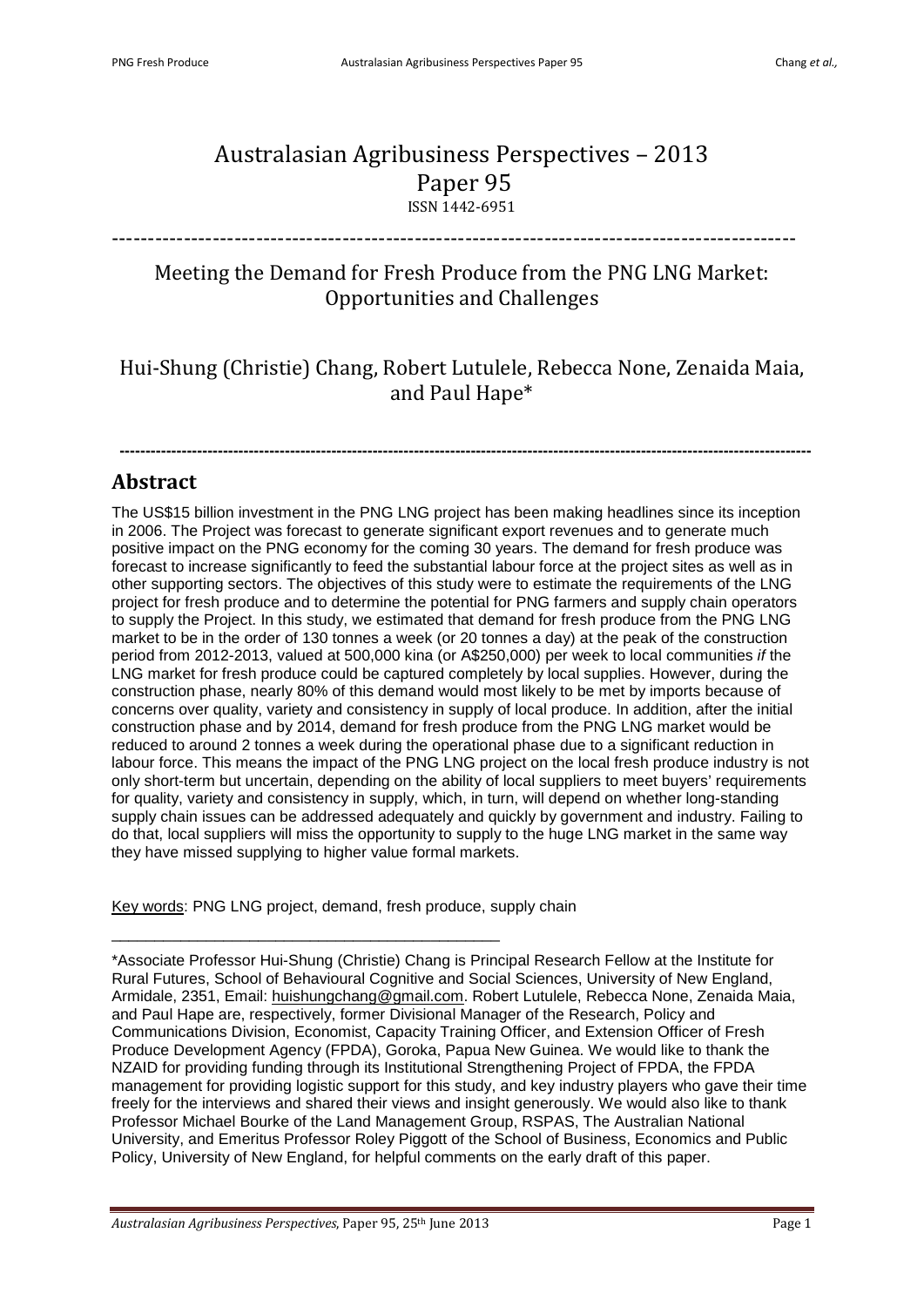# **Introduction**

The US\$15 billion investment in the PNG liquefied natural gas (LNG) project has been making headlines since its inception in 2006. The Project was forecast to generate enormous export revenues and to impact significantly and positively on the PNG economy over the coming 30 years (2010- 2043). The demand for fresh produce was forecast to increase significantly to feed the substantial labour force at the project sites as well as in other supporting sectors. The objectives of this study were to estimate the requirements of the Project for fresh produce and to determine the potential for PNG farmers and supply chain operators to meet those requirements. The specific objectives of the study were:

- to estimate the demand for key fresh produce items from the LNG market;
- to identify potential supply sources (highlands produce, local produce, imports, etc);
- to identify main supply chain issues; and
- to derive policy implications for the PNG fresh produce sector.

## **Methodology**

Both qualitative and quantitative methods were used in this study. They included: desktop research; field research; and personal interviews of key supply chain players. The literature review focused on the operations of the PNG LNG Project and its projected socio-economic impacts and lessons learnt from previous mining projects in PNG. Field research was conducted to better understand the agricultural environments and the potential of the Southern Highlands, especially in the Project Impacted Areas of Hides/Komo, to supply the nearby LNG Project sites.

We also interviewed the following groups and organisations: fresh produce buyers and wholesalers in the Hagen market; drivers of delivery trucks; catering companies at the Ok Tedi Mines in Tabubil and at the University of Papua New Guinea (UPNG); National Catering Services and The Alliance Group (TAG) in Port Moresby; and two landowners companies (Komo Umbrella Joint Venture Ltd in Komo and Laba Holdings in Laba). In addition, we also collected and analysed data on actual fresh produce purchases by UPNG, Nogoli Camp, Porgera Mines and Ok Tedi Mines, as well as demand forecasts produced by TAG and the Laba Alliance, the two major catering services to the PNG LNG project.

## **Overview of the PNG LNG Project**

The PNG LNG Project is operated by Esso Highlands Limited (EHL), a subsidiary of Exxon Mobil Corporation. The co-venture partners are: Exxon Mobile (33.2%); Oil Search (29%); Santos (13.5%), Nippon Oil (4.7%); Eda Oil (Petromin PNG Holdings, 0.2%); Mineral Resource Development Corporation (MRDC, landowners, 2.8%) and Independent Public Business Corporation (GoPNG, 16.6%) (EHL, 2008). The equity share of the PNG government and landowners accounts for a little less than 20 per cent of total investment in the PNG LNG Project. This means that although the potential returns from the direct investment in the PNG LNG project could be quite high, it is also of high risk and high cost to the PNG economy given the precarious nature of resource development projects.

As proposed, natural gas will be extracted from the Southern Highlands and Western Provinces of PNG, especially the Hides, Angore and Juha gas fields and the Kutubu, Agogo, Moran and Gobe Main oil fields. Natural gas will be conditioned in the PNG Highlands and then transported by gas pipeline to an LNG plant located approximately 20 kilometres northwest of Port Moresby, where the gas will be liquefied. Figure 1 shows the locations and facilities along the LNG pipelines from the highlands to Port Moresby.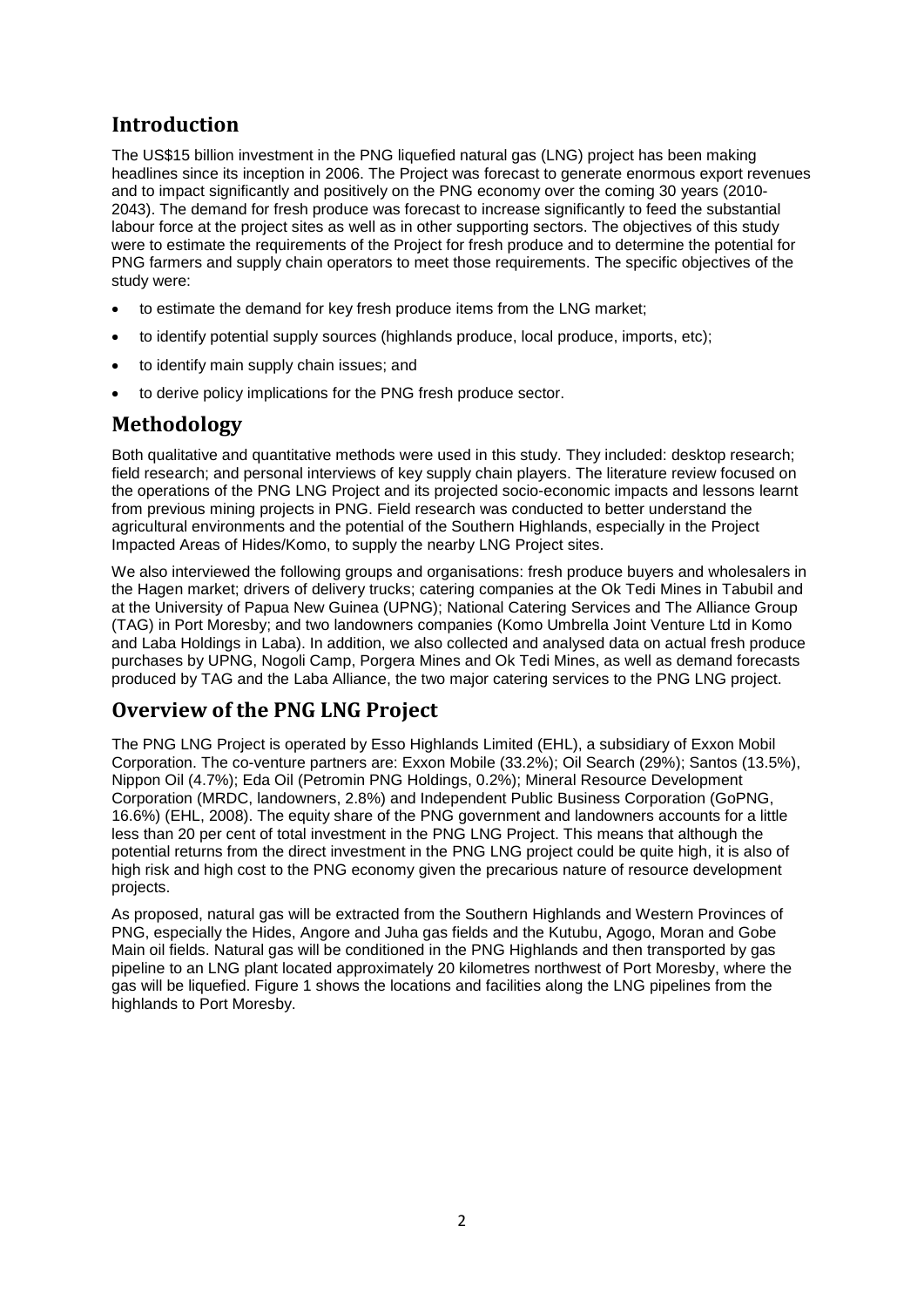

### **Figure 1. Locations and facilities of the PNG LNG project**

Source: EHL (2008).

Liquefied natural gas (approximately 6.3 million tonnes per annum (MTPA)) will then be loaded onto ocean going LNG tankers and delivered to four major international buyers, including Chinese Petroleum Corporation (Taiwan, 1.2 MTPA), Osaka Gas Company (Japan, 1.5 MTPA), Tokyo Electric Power Company (Japan, 1.8 MTPA) and Unipec Asia Company (Sinopec of China, 2.0 MTPA).

The construction of necessary physical infrastructure commenced in March 2010 and is due to be completed by 2013 and the first LNG deliveries are scheduled to commence in 2014. The Project will have an expected operational life of 30 years. It will transform the PNG economy, boost the country's GDP and export revenues, and create significant employment and business opportunities for PNG people (ACIL Tasman, 2009). Projected impacts on the PNG economy and the agricultural sector are highlighted below:

### **Macroeconomic impact**

The macroeconomic impacts of the PNG LNG project are expected to be very large and mainly positive (ACIL Tasman, 2009). They include:

- GDP: an increase in the range of 97 to 99 per cent;
- Private and public consumption: an increase in the range of 85 to 107 per cent;
- Aggregate employment: an increase in the range of 42 to 45 per cent;
- <span id="page-2-0"></span>• Foreign currency exports: an increase of around 106 per cent;
- $\bullet$  Inflation<sup>[1](#page-0-0)</sup>: will increase (but no specific number was reported); and
- Exchange rate: an increase in the range of 9 to 11 per cent.

#### **Impact on the agricultural export sector**

The impact on agriculture is also large, but not positive. Agricultural outputs and rural employment were forecast to decrease quite significantly, except for food processing. Specifically, the potential impacts on agricultural outputs are:

- Food processing: an increase in the range of 16.2 to 31.5 per cent;
- Smallholder coffee: a decrease of 13.4 per cent:
- Plantation coffee: a decrease in the range of  $7.4 9.2$  per cent; and

 $1$  Inflation in PNG was 6% in 2010 and was 8.4% in 2011 (IMF, 2012).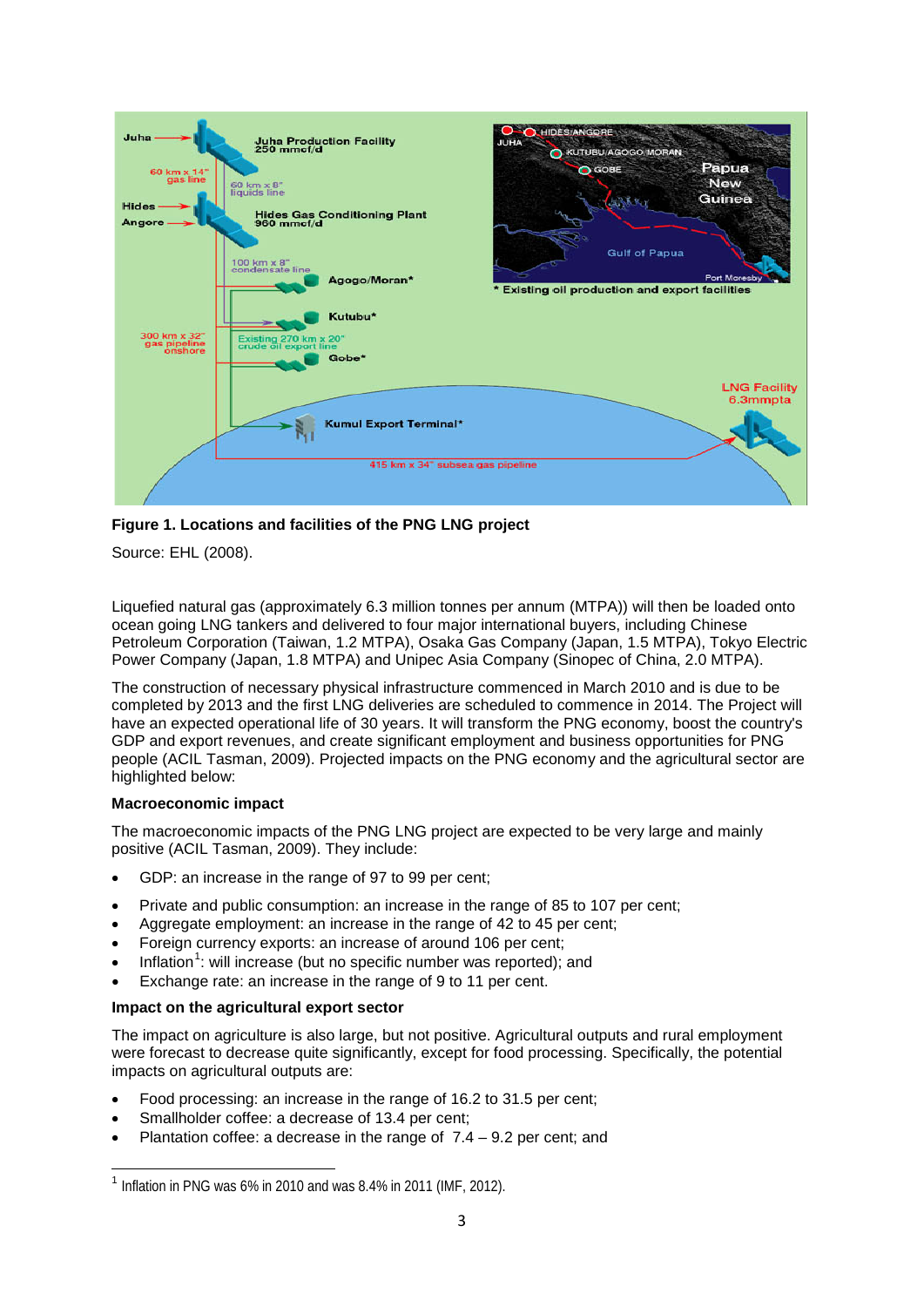• Smallholder and plantation cocoa, palm oil and copra: a decrease in all cases.

Impact on rural employment:

- Rural skilled labour: a decrease of 10-12 per cent; and
- Rural unskilled labour: a decrease of 22-23.5 per cent.

Unfortunately, there is no report on the subsistence or the fresh produce sectors.

The main reason for the projected downturns in the agricultural export sector is the appreciation of the PNG Kina due to capital inflows. This makes tradable goods, notably agricultural export commodities in PNG (coffee, cocoa, palm oil and copra), less competitive in the world market. This is because a strong PNG Kina will make PNG exports appear to be more expensive to overseas buyers when prices in Kina are converted to foreign currencies. The decrease in agricultural exports and consequently even greater dependence on the natural resource sector will leave the PNG economy vulnerable to resource commodity price changes in in the world market. These potential adverse effects are typical of the so-called "Dutch Disease" that has been noted in several countries (e.g., Netherlands, Saudi Arabia, Nigeria, and Mexico), where large resource projects have led to strong capital inflows and exchange rate appreciation which hurt commodity exports and the manufacturing sector (Perkins, et al., 2001, pp.643-651). The Australian resources boom in recent years, whereby the Australian dollar appreciated more than 45 per cent between 2009 and 2011, from 0.75 cents to over parity against the US dollar, is a case in point. Both the Australian agricultural and manufacturing sectors have suffered greatly as a result. These potential economic stresses will need to be anticipated and managed effectively through government programs that provide direct assistance to the agricultural sector and facilitate structural adjustment (ACIL Tasman, 2009).

#### **Impact on the fresh produce sector**

No specific information on the fresh produce sector was provided in the ACIL Tasman report. However, several observations can be made, including:

- Demand for fresh produce will increase both from the employment directly related to the Project and from the general population due to increases in national and personal incomes and spending.
- A strong Kina and general inflation are expected to make imported products cheaper, and hence, encourage imports.
- The increase in demand for fresh produce will be met both by locally-produced and imported products.
- Imported inputs (seeds, fertilisers, agrochemicals, farming equipment and machinery, etc) will become cheaper and hence there will be an increase in the demand for those inputs (if the savings are passed on to farmers), which, in turn, will increase the supply of fresh produce.
- Lower commodity prices and surplus rural labour from the export sector would re-direct resources into fresh produce production, thus increasing the supply of fresh produce.
- An increase in fresh produce production can lead to a drop in price, *if* the supply increase is not absorbed by an increase in demand.

There is no doubt that demand for local fresh produce will increase during the construction period of the LNG Project. What is less certain is: From where will the majority of fresh produce be sourced? Can local produce compete with imported products in terms of price, quality, variety and consistency in supply? Will issues of lack of basic infrastructure continue to be a major constraint to the improvement needed in fresh produce supply to enable it to be competitive with imports?

#### **Overall assessment**

The LNG project was forecast to have a significant impact on the PNG economy as a whole. However, its social and environmental impacts are less clear. Several reports have reviewed the track records of previous extractive activities in PNG and found negative and distressing results (eg, CIDSE, 2009; The World Bank Group, 2002; Membup and Macintyre, 2000). These reports found that in the majority of cases examined local communities had not benefited economically from mining and oil projects, while also suffering hugely on environmental and social fronts.

The main issues identified included:

- compensation and loyalty payments were often mis-managed by landowners and government and not invested in social and economic development programs as planned;
- environmental damage and loss of biodiversity due mainly to pollution of waterways;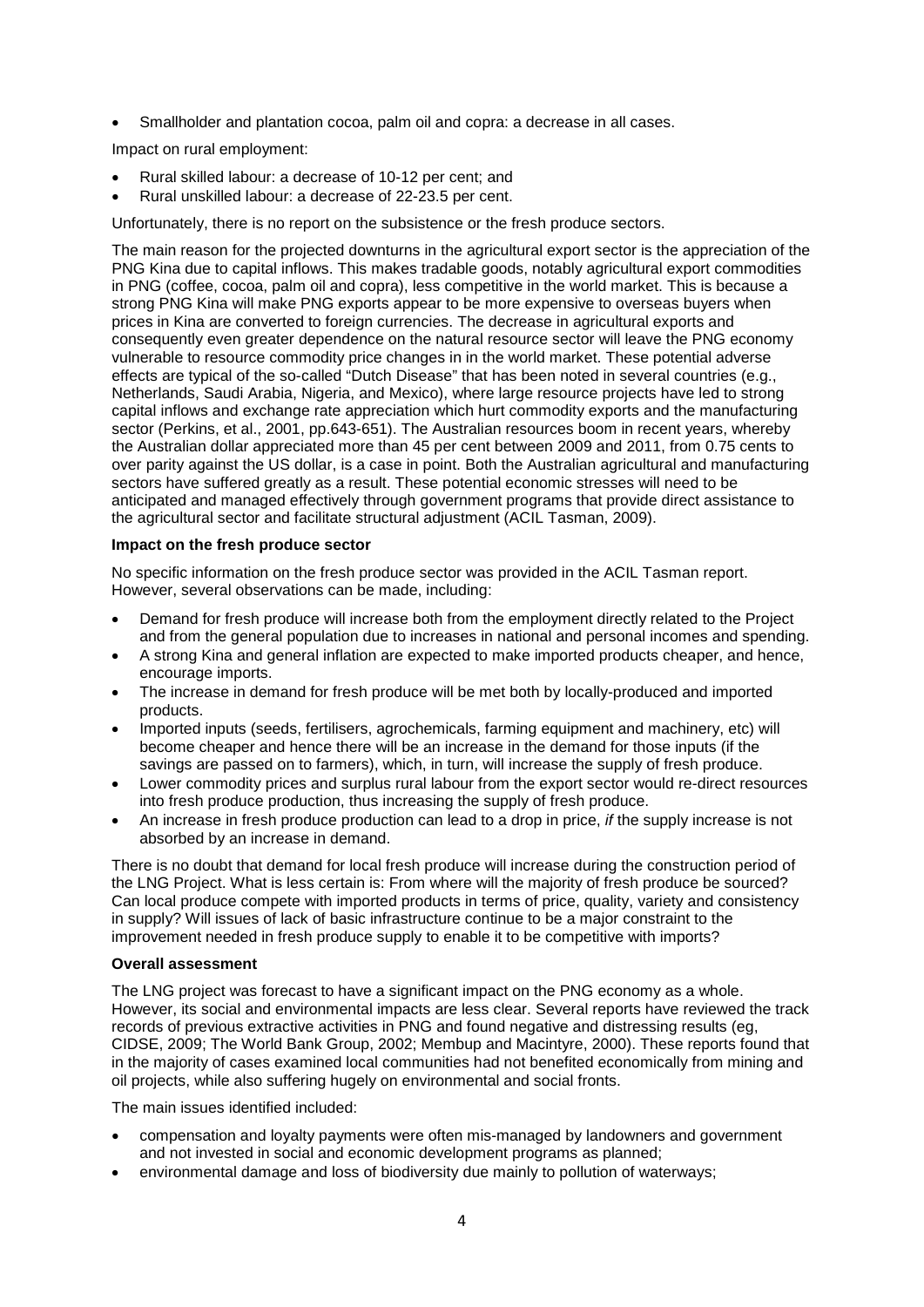- mining transformed the community from subsistence farming to a consumer economy with many people ceasing farming as a result;
- extra and "unearned" income and idle labour led to excessive alcohol consumption that fuelled alcohol-related crimes and violence (often against women);
- welfare dependency mentality with an expectation that the mining company should provide for all their needs;
- law and order problems resulting from the arrival of outsiders seeking jobs and other (illegal) opportunities; and
- sustainable agricultural and community development projects if and when implemented were not initiated early in the project life but towards the stage of mine closures when irreversible damages had already been done.

These comments are consistent with our observations made from our field research in Hides/Komo, confirming that most village people living in and around the project impact sites are not better-off economically because of the inequitable distribution of benefits, while their quality of life has been greatly reduced. As one elderly woman living right next to the camp in Hides 4 put it simply, "My life is disturbed", shaking her head in despair. This is because of the constant noise and dust around her house. In return, she received little except some food rations (rice and tinned fish), and some vegetable seeds, which she said she did not know how to use.

There is also concern about the resource curse falling upon PNG. "Resource curse" (Paradox of Plenty) refers to the paradox that countries and regions blessed with abundant natural resources tend to have less economic growth and worse development outcomes than countries with fewer natural resources (Weinthal and Luong, 2006; Togolo, 2006). This is specifically true for countries rich in nonrenewable resources like minerals, precious metals, and oils. Reasons behind the resource curse include: a decline in the competitiveness of other economic sectors (caused by the appreciation of the real exchange rate), volatility of revenues from the natural resource sector due to exposure to global commodity market swings, government mis-management of resources, and weak, ineffectual, unstable or corrupt institutions. The latter two often allow resource revenues to be diverted from their intended use to less productive programs and projects or other unlawful activities for personal gains (Fischer, [2](#page-2-0)007).<sup>2</sup>

Regarding the potential impact of the PNG LNG project on PNG, ACIL Tasman (2009) concluded that:

"… in order to successfully manage the impacts and sustain the very large net benefits associated with the LNG project, the Government will need to accelerate reforms in the area of governance. Large resource projects create opportunities for rent-seeking and corrupt behaviour amongst stakeholders, government bureaucrats and politicians which, if not properly addressed, can result in conflict, discord and, in extreme cases, civil war… This implies a need for transparency in the disbursement and use of revenues accruing from the project. Finally, fiscal discipline, sound monetary policy and structural reform will be required if the recent improvements in the economy are to be maintained and full advantage is to be taken of the opportunity for sustained economic development offered by the PNG LNG project."

<span id="page-4-0"></span> <sup>2</sup> It is believed that a sovereign wealth fund (SWF) in resource rich countries can help avoid the resource curse**.** An SWF is a state-owned investment fund typically created when governments have budgetary surpluses or when governments are unable to spend the money immediately because of capacity constraints or concerns over overheating the economy if too many funds are injected into the economy all at once (Department of Treasury and Bank of Papua New Guinea Joint Sovereign Wealth Fund Working Group, 2010). This is especially the case when a nation depends on raw material exports like oil, copper or gold. SWFs funds are normally invested globally in financial assets, stocks, bonds, property, business, precious metals, foreign currencies and other financial instruments. The main reason for creating an SWF is for stabilisation purposes because of the uncertainties surrounding resource revenues, such as high volatility of resource prices, unpredictability of extraction and exhaustibility of resources. Whether an SWF will work for PNG or not will depend largely on how it is designed and managed (Department of Treasury and Bank of Papua New Guinea Joint Sovereign Wealth Fund Working Group, 2010; IMF 2010).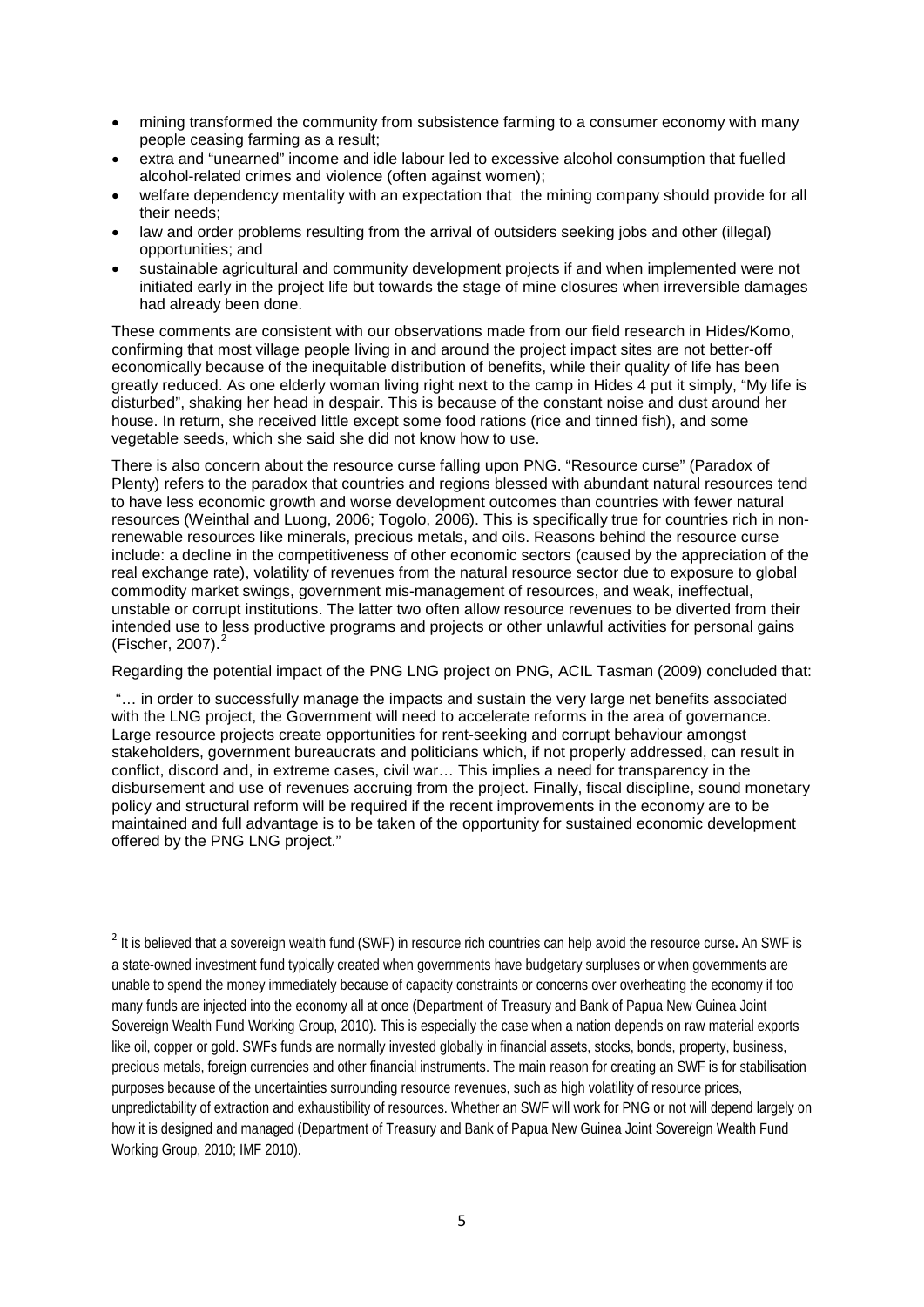# **The Southern Highlands**

According to Papua New Guinea's national 2000 census, the total population of the Southern Highlands is 546,265 spread across 23,800 square kilometres (9,189 square miles), which makes it the most highly populated province in the country (Hanson, et al., 2001).<sup>[3](#page-4-0)</sup> Its provincial capital is the town of [Mendi.](http://en.wikipedia.org/wiki/Mendi)

### **The regions and districts**

The Southern Highlands Province is divided into roughly four distinct geographic regions:

- The West: includes the districts of Tari, Koroba, Kopiago and Komo the home of the [Huli,](http://en.wikipedia.org/wiki/Huli_people) Duna, and [Hewa](http://en.wikipedia.org/wiki/Hewa) peoples.
- The Centre: includes the districts of Margarima, Nipa, Mendi and the Lai Valley, and is the home of the speakers of dialects of the [Anggal Heneng language.](http://en.wikipedia.org/w/index.php?title=Anggal_Heneng_language&action=edit&redlink=1)
- The East: includes the districts of Kagua, [Lalibu,](http://en.wikipedia.org/wiki/Ialibu) Pangia and Erave, and is the home of the speakers of the [Imbongu,](http://en.wikipedia.org/w/index.php?title=Imbongu&action=edit&redlink=1) Kewa, and [Wiru](http://en.wikipedia.org/wiki/Wiru) languages, and home to the second highest mountain in Papua New Guinea, [Mount Giluwe.](http://en.wikipedia.org/wiki/Mount_Giluwe)
- The Lowlands: stretching across the southern part of the Southern Highlands Province from the volcanic peaks of [Mount Bosavi](http://en.wikipedia.org/wiki/Mount_Bosavi) to include the oilfields of [Lake Kutubu,](http://en.wikipedia.org/wiki/Lake_Kutubu) and includes the language groups of Biami (shared with Western Province), Foe, and Fasu.

The Project Impacted Areas are located in the West and the Lowlands regions.

### **Supply potentials to the PNG LNG fresh produce market**

In this section, a simple SWOT (strengths, weaknesses, opportunities and threats) analysis is used to assess the potential for the Southern Highlands/Hela Provinces to supply fresh produce to the LNG camps in the Hides/Komo areas. Given its proximity to the demand areas, local people appear to have a marketing advantage (clearly a strength), compared with suppliers in the Western Highlands and Enga Provinces, which are at least 7-9 hours drive away. However, on closer examination, the prospects for the locals to be potential fresh produce suppliers to the PNG LNG project do not appear promising.

The main problems (weaknesses and threats) are:

- Low to very low land potential and limited potential for agricultural development (except the Tari plains): rugged mountains and steep slopes, altitudes (600-3500m), high rainfall (2400 to 4000 mm per year), poor soils, frequent cloud cover and low temperatures (Hanson et al. 2001). Because of these environmental constraints, the Southern Highlanders are not farmers traditionally. The supply issue is evident at the Tari or Mendi market where little marketable surplus was available for sale.
- Southern Highland communities generally lack the technical knowledge to grow vegetables for marketing purposes, especially introduced (temperate) vegetables. Transforming non-farmers into commercial farmers is no easy task. It involves improvements in technical skills, as well as a change in mindset from production orientation to market orientation. The natural progression seems to be from subsistence farmers selling marketable surpluses (most likely starting at the local open market), to gradually becoming sufficiently skilful both in commercial production and marketing, usually after some considerable time, to be able to meet stringent market requirements for quality and consistency in supply. There does not seem to be enough resources or time to allow for such transformation in the LNG project-impacted areas.
- Compensation payments and food rations provided by the mining companies provide no incentive for the locals to learn and to grow fresh produce, perhaps for the first time. This state of affairs has been demonstrated by what has happened to Porgera, Ok Tedi, Lihir and Misami mines and the Kutubu oil project where locals have abandoned little agriculture that existed before and live mainly on store goods. As discussed earlier, one aspect of the resource curse is that landowners

<span id="page-5-0"></span><sup>&</sup>lt;sup>3</sup> In July 2009, the PNG Parliament passed legislation to create two new provinces by 2012. One of these is to be created by removing the districts of Tari-Pori, Komo-Magarima, and Koroba-Kopiago from the Southern Highlands Province to form the new [Hela Province,](http://en.wikipedia.org/w/index.php?title=Hela_Province&action=edit&redlink=1) where the main LNG project impacted areas are located.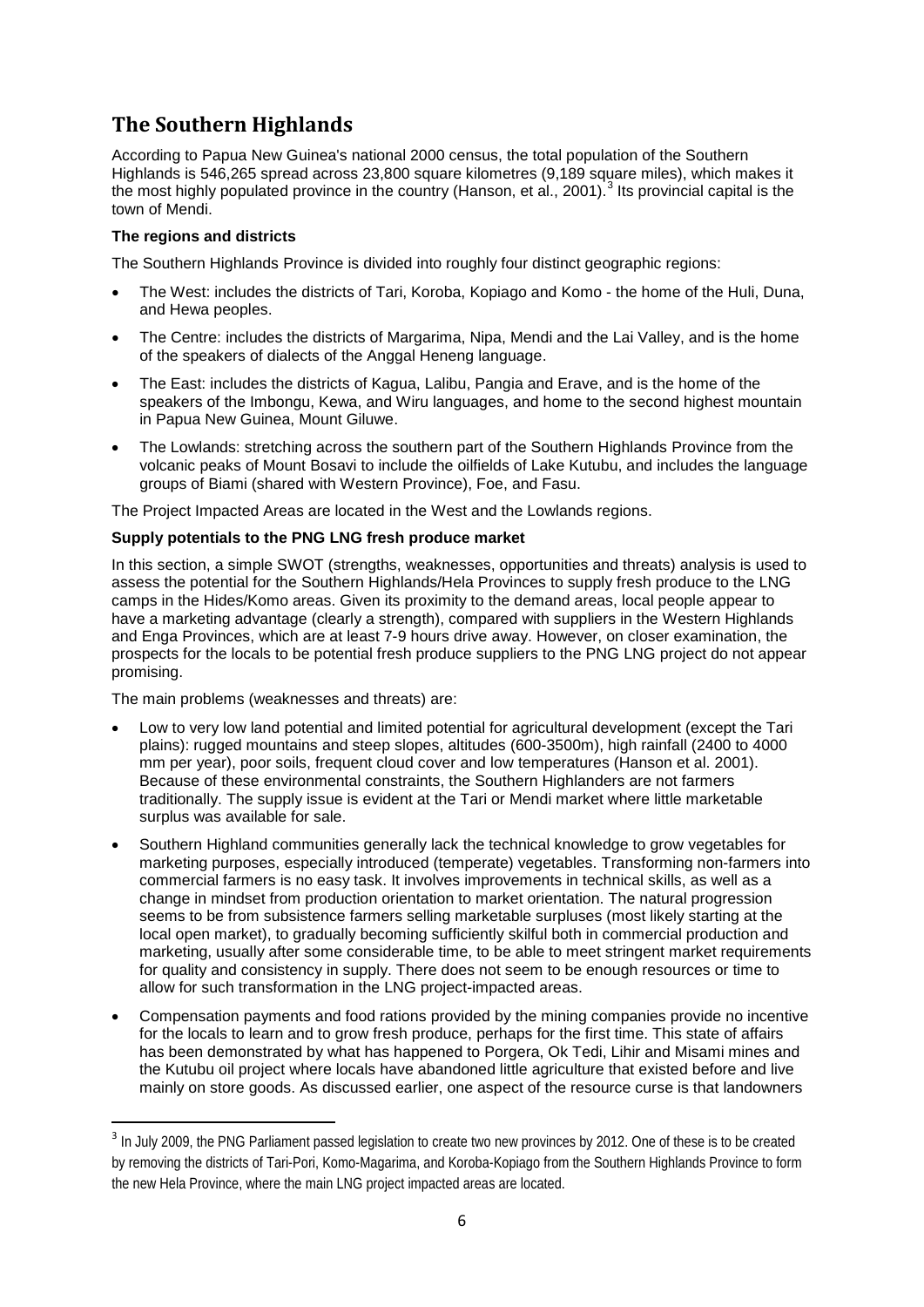in most cases have little economic incentive to work or to produce vegetables (either for themselves or for the market) because of easy cash on hand. There is no reason to expect the Southern Highlanders to be an exception.

- Women and women's groups are potential fresh produce suppliers, but they have no ready access to land or support from the family, especially the men, and at present they do not have the technical skills required to grow quality produce for marketing purposes.
- The region is sparsely populated with scattered homes and there is little indication of communal society. Strict boundaries between neighbours marked by meters-high mud walls and surrounding ditches will limit the potential for collective action to access the market and for increasing fresh produce production beyond the need for subsistence.
- Law and order and safety concerns. The highway between Mendi and Tari has been frequently blocked by criminal activities and tribal fighting and hence interrupting the deliveries of supplies and mining equipment to the project areas. The law and order problems pose serious threats to the stability of fresh produce supply to the project areas.

Given that the problems (weaknesses and threats) facing Hides/Komo and nearby communities seemingly far outweigh the opportunity being created by the PNG LNG Project and their locational advantage, it can be concluded that the potential for local residents to supply fresh produce to the PNG LNG project in sufficient amounts would be quite limited. However, the lack of a competitive advantage in supplying fresh produce does not rule out other potential business opportunities for the locals to benefit from the PNG LNG project, such as large-scale broiler, egg or pig production (Lutulele 2010), or some other non-agricultural activities, e.g., accommodation and tourism.

## **Demand for fresh produce from the PNG LNG market**

There are several methods by which demand can be estimated. For example, demand equations can be estimated econometrically based on historical data and used to forecast future demand using some assumed values for key variables, such as income, population, prices, and demographic variables. Another choice is the use of equilibrium displacement models, either partial or general equilibrium. In this case, the model would have sets of stylised demand and supply equations for each of relevant commodities and sectors. Changes in demand (and supply) can then be forecast through simulations using baseline data and estimated demand and supply parameters, such as price and income elasticities. A third alternative, which is less time-consuming and requires less data, is extrapolation. An example of extrapolation is the Feeding Port Moresby Study (FPDA, 2008), whereby total fresh produce demand in Port Moresby was derived based on the average per capita consumption of fresh produce in urban areas (Gibson 2001) and projected population in Port Moresby. Using extrapolation, the essential information required for this study is the average per capita consumption and the population of interest.

### **Estimating the labour force at the PNG LNG Project sites**

Employment from the PNG LNG Project in the highlands (the upstream area) was estimated to be up to 7,500 full-time jobs during the initial construction phase and around 20% of them would be for PNG nationals while at the operational phase, around 850 full-time equivalent positions would be required with the majority of those positions being held by PNG nationals (ACIL Tasman, 2009). The initial construction phase of the LNG Project in the upstream area began in March 2010. The size of the workforce was forecast to increase gradually in the period 2010-2011 and then to increase rapidly in the period 2012-2013 when there will be up to 8500 beds in camps in the upstream area. Projected employment in the upstream area during the construction period from 2010-2013 is shown in Figure 2. Note the changes in the employment figures as the project progresses. Based on the figure, the current employment level in the highlands would be around 5000.

At the Port Moresby LNG Plant Site (the downstream area), the demand for labour in the peak construction period of 2012-2013 was estimated to be 10,000-12,000 of camp residents (The Alliance Group, 2011).

In total, during the peak period of 2012-2013, there would be up to 20,000 camp residents to be fed 3 meals a day, plus an additional up to 4500 day workers who would require only lunch. At the operational phase, the employment will drop significantly to around 1000 at the Port Moresby LNG Plant site and around 850 in the highlands.

### **Estimating per capita demand for fresh produce**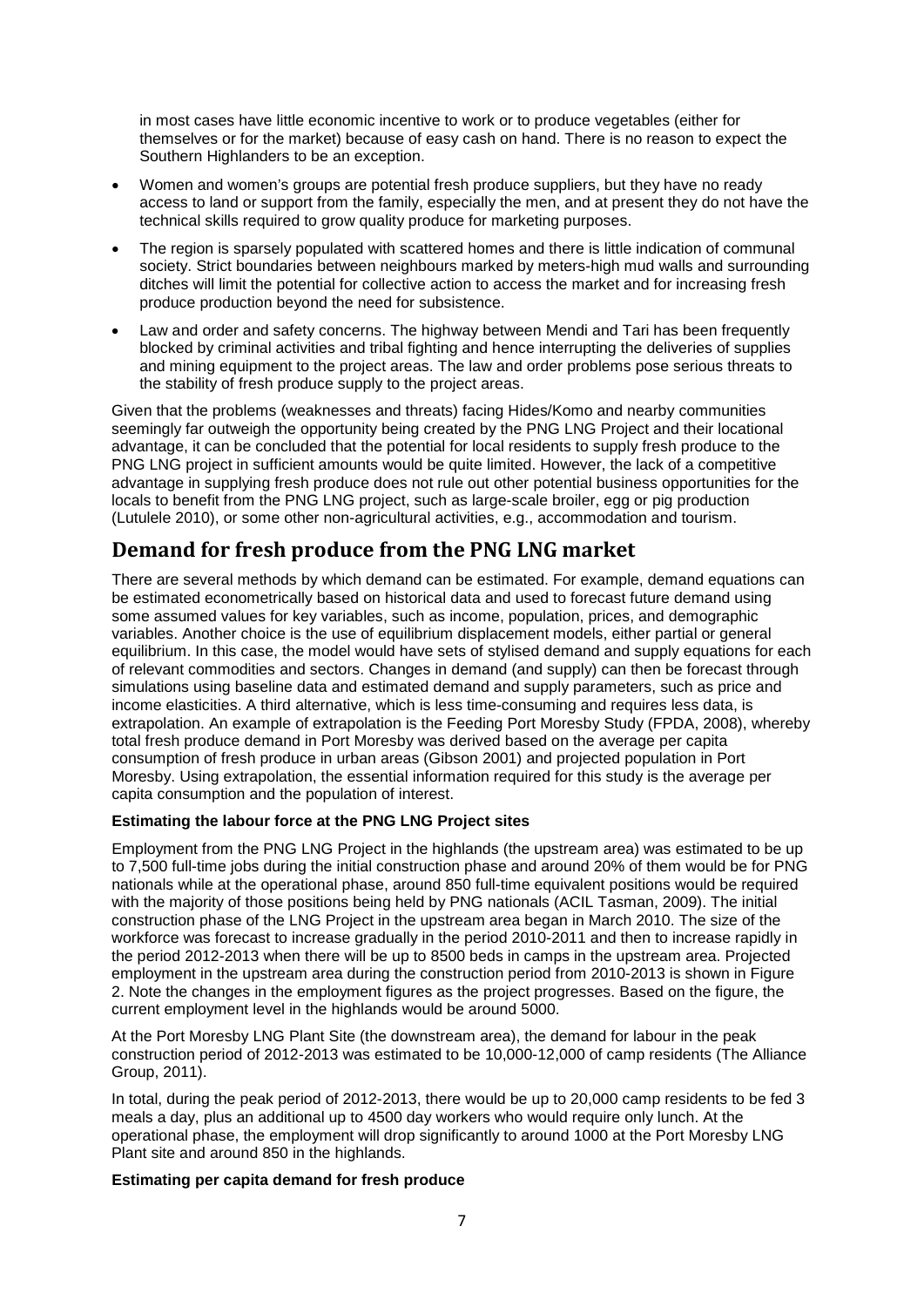To estimate per capita demand, actual purchases data from several existing camps were collected and analysed. Catering services and mine sites from which data have been collected include: Nogoli Camp (Eurest PNG), Kutubu (Eurest PNG), Porgera (iPi Mountain Catering), Ok Tedi (Fubilan Catering), and UPNG (Eurest PNG).



**Figure 2. Projected PNG LNG Project employment in the Southern Highlands, 2010-13**

Source: ACIL Tasman (2009).

*Nogoli camp in Hides.* The catering services at the Nogoli Camp are managed by Eurest PNG. The total quantity of fresh fruit and vegetables supplied to Nogoli per week is 1,150 kg for 180 people. This means the average per capita consumption per week is 6.39kg.

*Kutubu camps.* There are three camps in the Kutubu area that are run by Oil Search and EHL. These Kutubu camps, catered also by Eurest, purchased about 10 tonnes of fresh produce per week to feed 1600 people. This means the average per capita consumption per week is 6.25kg.

*Porgera Mines.* Porgera is catered by the iPi Mountain Catering. Its fresh produce requirement is around 20 tonnes a week for about 3000 people.[4](#page-5-0) These figures translate into 6.67kg/person/week.

*Ok Tedi Mines.* Ok Tedi camps are catered by Fubilan Catering – a landowners' company. In January 2011, 54.3 tonnes of local produce was received by Fubilan Catering. This is supplemented by container loads from Port Moresby (originating from Hagen or Australia/New Zealand). There were approximately 2000 camp residents. This translates into an average per capita consumption per week of 6.78kg. Table 1 summarises the results for estimated per capita fresh produce consumption.

|             | <b>Total demand</b> | No. of people | Average/week |
|-------------|---------------------|---------------|--------------|
| Nogoli Camp | $1,150$ kg/week     | 180           | 6.39kg/week  |
| Kutubu      | 10,000kg/week       | 1.600         | 6.25kg/week  |
| Porgera     | 20,000kg/week       | 3.000         | 6.67kg/week  |
| Ok Tedi     | 54,300kg/month      | 2,000         | 6.78kg/week  |

| Table 1. Fresh produce demand at Nogoli, Kutubu, Porgera and Ok Tedi |  |
|----------------------------------------------------------------------|--|
|                                                                      |  |

<span id="page-7-0"></span><sup>-&</sup>lt;br>4 <sup>4</sup> In 2009, there were 2,500 employees and 500 contractors, with approximately 87% of them being PNG nationals (Wikipedia, n.d.).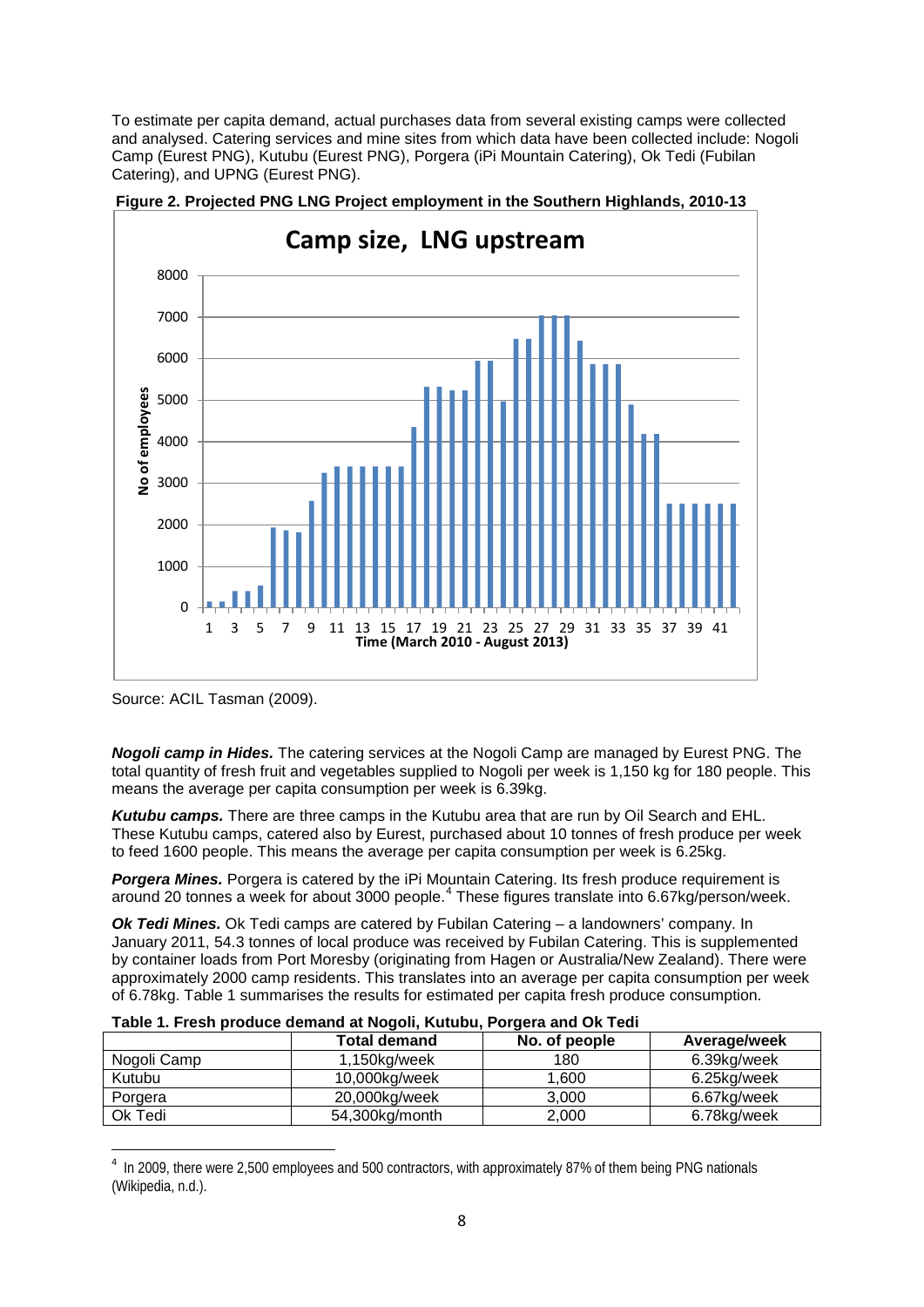| .<br>$\lambda$<br>M<br>ìК<br>.<br>$\sim$<br>__ | . וכ | - - -<br>$\Delta M$<br>. |
|------------------------------------------------|------|--------------------------|
|------------------------------------------------|------|--------------------------|

### **Estimating total demand for fresh produce from the PNG LNG Project**

Based on the data collected, we obtained the two key parameters required to estimate the total demand, i.e.,

- Average per capita consumption of fresh produce per week is 6.6kg; and
- Total employment at the peak period during the construction period is up to 20,000 camp residents plus up to 4500 day workers.

By multiplying the two numbers together, we have an estimate of 120 – 130 tonnes/week

#### **Table 2. Estimated total demand for fresh produce from the PNG LNG project**

| Per capita demand | Number of camp residents | Total demand            |
|-------------------|--------------------------|-------------------------|
| 6.6kg/person/week | 18,000-20,000            | $120 - 130$ tonnes/week |

These estimates are comparable to those provided by main catering companies to the PNG LNG project, as well as other sources. For more details, see Appendix A.

As indicated in Table 2, the total demand for fresh produce from both the upstream and downstream areas of the LNG Project at the peak period would be close to 130 tonnes per week, or a little less than 20 tonnes per day. The estimated value of supply of this volume is around K500,000 per week (around A\$250,000/week at an exchange rate of A\$1=K2), assuming an average value of K3.50- K4.0/kg (approximately A\$1.75/kg to A\$2/kg). Based on the relative size of camps in upstream and downstream camps, forty percent of total demand will go up to the Highlands (roughly 50 tonnes/week) and the remaining sixty percent (roughly 80 tonnes/week) will be delivered to Port Moresby.

The next questions of great interest are: What items would be purchased? And from where would the supply come? To help answer these questions, again we look at what could be learned from existing mine sites.

### **Fresh produce supplies to existing mining camps**

### **Types of fresh produce purchased**

Actual fresh produce purchases from Porgera, University of PNG, Ok Tedi and Nogoli Camp are presented in Table 3. The data have been ranked so that the main items, in terms of volume, appear on the top of the table. For example, for Porgera, the top 5 items are: eating banana (E/babana), potato, sweet potato, cabbage and broccoli. For UPNG, the top 5 items are: potato, cabbage, pawpaw, pineapple and sweet corn. For Ok Tedi, the top five items are: cabbage, cooking banana (C/banana), pineapple, Chinese cabbage (Chi/cabbage) and sweet potato.

<span id="page-8-0"></span>

| , awio of Adam Hooff produce parendoce at Forgeral of Hot on Tour and Hogen |       |              |       |                |       |               |       |
|-----------------------------------------------------------------------------|-------|--------------|-------|----------------|-------|---------------|-------|
| Porgera                                                                     | %     | <b>UPNG</b>  | %     | <b>OK Tedi</b> | ℅     | <b>Nogoli</b> | %     |
| E/banana                                                                    | 18.02 | Potato       | 16.44 | Cabbage        | 23.57 | E/banana      | 17.39 |
| Potato                                                                      | 14.41 | Cabbage      | 13.24 | C/banana       | 13.50 | Pawpaw        | 13.04 |
| Sweet potato                                                                | 11.53 | Pawpaw       | 9.25  | Pineapples     | 10.24 | Potato        | 10.65 |
| Cabbage                                                                     | 7.21  | Pineapple    | 9.14  | Chi/cabbage    | 9.62  | Sweet potato  | 6.52  |
| <b>Broccoli</b>                                                             | 6.49  | Sweet Corn   | 8.01  | Sweet potato   | 7.54  | Pumpkin       | 5.35  |
| Carrot                                                                      | 5.41  | E/banana     | 7.01  | Carrot         | 5.20  | Taro          | 5.00  |
| Oranges                                                                     | 5.05  | C/banana     | 6.19  | Pumpkin        | 3.96  | Guava         | 4.35  |
| Pumpkin                                                                     | 4.32  | Sweet potato | 5.77  | E/banana       | 3.08  | Cabbage       | 3.91  |
| Tomato                                                                      | 3.24  | Carrot       | 4.17  | Watercress     | 3.07  | Pineapple     | 3.91  |

<sup>&</sup>lt;sup>5</sup> Note that demand for fresh produce from the day workers is not presented separately in Table 2. This is because it is assumed that their requirements are already included in the average per capita consumption for camp residents (since the data we have do not make the distinction). In addition, it is assumed that the number of day workers is in fixed proportions to the number of camp residents so that they increase by the same proportions.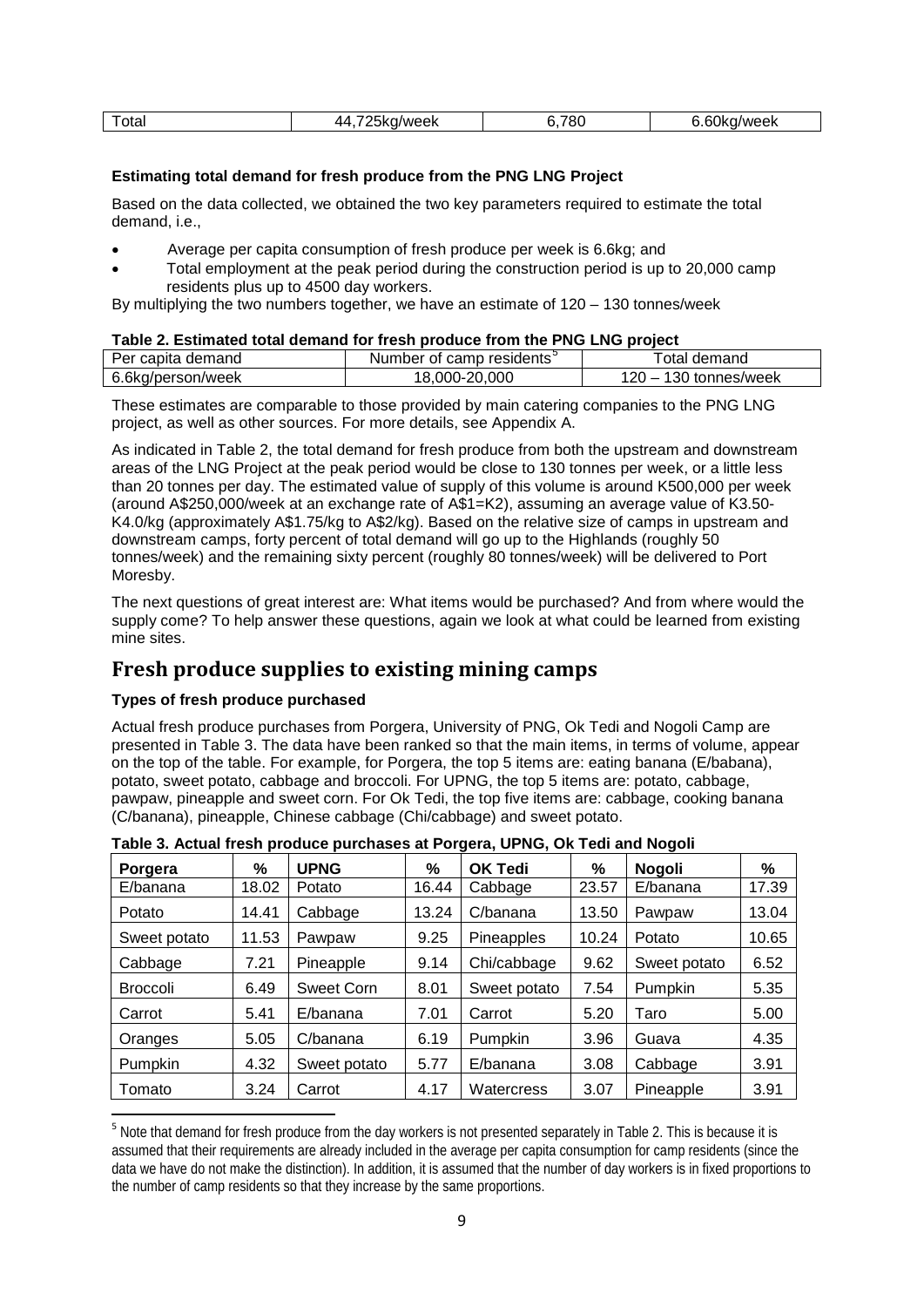| Pineapple     | 2.88 | Taro            | 4.06 | Spring onion   | 2.78 | Aibika          | 3.48 |
|---------------|------|-----------------|------|----------------|------|-----------------|------|
| Taro          | 2.88 | Bulb onion      | 2.78 | Lettuce        | 2.74 | Choko fruit     | 3.48 |
| Cauliflower   | 2.88 | Tomato          | 2.15 | Aibika/ Pitpit | 2.08 | Watercress      | 3.48 |
| Bulb onion    | 2.16 | <b>Broccoli</b> | 1.38 | Cabbage red    | 2.02 | Lettuce         | 3.04 |
| Lettuce       | 1.73 | Watermelon      | 1.31 | Broccoli       | 1.90 | Onion           | 3.04 |
| Cucumber      | 1.59 | Pumpkin         | 1.15 | Cucumber       | 1.45 | Carrots         | 2.61 |
| Chi/cabbage   | 1.44 | Oranges         | 1.00 | Choko tips     | 1.09 | Tomato          | 2.17 |
| Spring onion  | 1.30 | Melon           | 0.98 | Corn           | 1.07 | Zucchini        | 1.52 |
| Pawpaw        | 1.08 | Capsicum        | 0.92 | Pawpaw         | 0.96 | Chi/cabbage     | 1.30 |
| Mandarin      | 1.08 | Spring onion    | 0.86 | Chinese taro   | 0.65 | Silver beet     | 1.30 |
| Silver beet   | 0.94 | Cucumber        | 0.78 | Potatoes       | 0.54 | Eggplant        | 1.22 |
| Eggplant      | 0.65 | Cauliflower     | 0.70 | Celery         | 0.51 | Capsicum        | 1.09 |
| Capsicum      | 0.58 | French bean     | 0.64 | Zucchini       | 0.51 | Corn            | 0.87 |
| Avocado       | 0.54 | Aibika          | 0.55 | Tomatoes       | 0.37 | Spring onion    | 0.65 |
| Tamarillo     | 0.50 | Sugar fruit     | 0.52 | <b>Beans</b>   | 0.30 | Lemons          | 0.43 |
| White radish  | 0.43 | Cassava         | 0.43 | Capsicum       | 0.30 | Ginger          | 0.09 |
| Zucchini      | 0.36 | Lettuce         | 0.23 | Lillia         | 0.22 | Parsley         | 0.09 |
| Sugar fruit   | 0.29 | Eggplant        | 0.06 | Passion fruit  | 0.22 | Asparagus       | 0.00 |
| Asparagus     | 0.29 | Zucchini        | 0.06 | Avocado        | 0.11 | <b>Basil</b>    | 0.00 |
| Choko tips    | 0.29 | Chi/cabbage     | 0.00 | Local orange   | 0.11 | Bean, broad     | 0.00 |
| Ginger        | 0.22 | Mandarin        | 0.00 | Tamarillo      | 0.10 | Green bean      | 0.00 |
| Lemon         | 0.22 | Silver beet     | 0.00 | Parsley        | 0.09 | Bean, winged    | 0.00 |
| Sweet corn    | 0.00 | Avocado         | 0.00 | Spinach        | 0.07 | <b>Broccoli</b> | 0.00 |
| Watermelon    | 0.00 | Tamarillo       | 0.00 | Ginger         | 0.01 | Brus/sprouts    | 0.00 |
| French bean   | 0.00 | White radish    | 0.00 | Lemon          | 0.00 | Cauliflower     | 0.00 |
| Celery        | 0.00 | Asparagus       | 0.00 | Cauliflower    | 0.00 | Celery          | 0.00 |
| Chilli pepper | 0.00 | Choko tips      | 0.00 | Eggplant       | 0.00 | Choko tips      | 0.00 |
| Choko fruit   | 0.00 | Ginger          | 0.00 | Leeks          | 0.00 | Cucumber        | 0.00 |
| Garlic        | 0.00 | Lemon           | 0.00 | Radishes       | 0.00 | Garlic          | 0.00 |
| Guava         | 0.00 | Celery          | 0.00 | Turnip         | 0.00 | Lemon grass     | 0.00 |
| Kang Kong     | 0.00 | Chilli pepper   | 0.00 |                |      | Peas            | 0.00 |
| Leek local    | 0.00 | Choko fruit     | 0.00 |                |      | Radish          | 0.00 |
| Green peas    | 0.00 | Garlic          | 0.00 |                |      | Avocado         | 0.00 |
| Parsley       | 0.00 | Guava           | 0.00 |                |      | Mandarin        | 0.00 |
| Rhubarb Local | 0.00 | Kang Kong       | 0.00 |                |      | Oranges         | 0.00 |
| Saladia       | 0.00 | Leek local      | 0.00 |                |      | Passionfruit    | 0.00 |
| Strawberry    | 0.00 | Green peas      | 0.00 |                |      | Raspberries     | 0.00 |
| Sugarcane     | 0.00 | Parsley         | 0.00 |                |      | Rockmelon       | 0.00 |
| Cherries      | 0.00 | Rhubarb local   | 0.00 |                |      | Strawberries    | 0.00 |
| Watercress    |      |                 |      |                |      |                 |      |
|               | 0.00 | Saladia         | 0.00 |                |      | Sugar fruit     | 0.00 |
| Wongbok       | 0.00 | Strawberry      | 0.00 |                |      | Tree tomato     | 0.00 |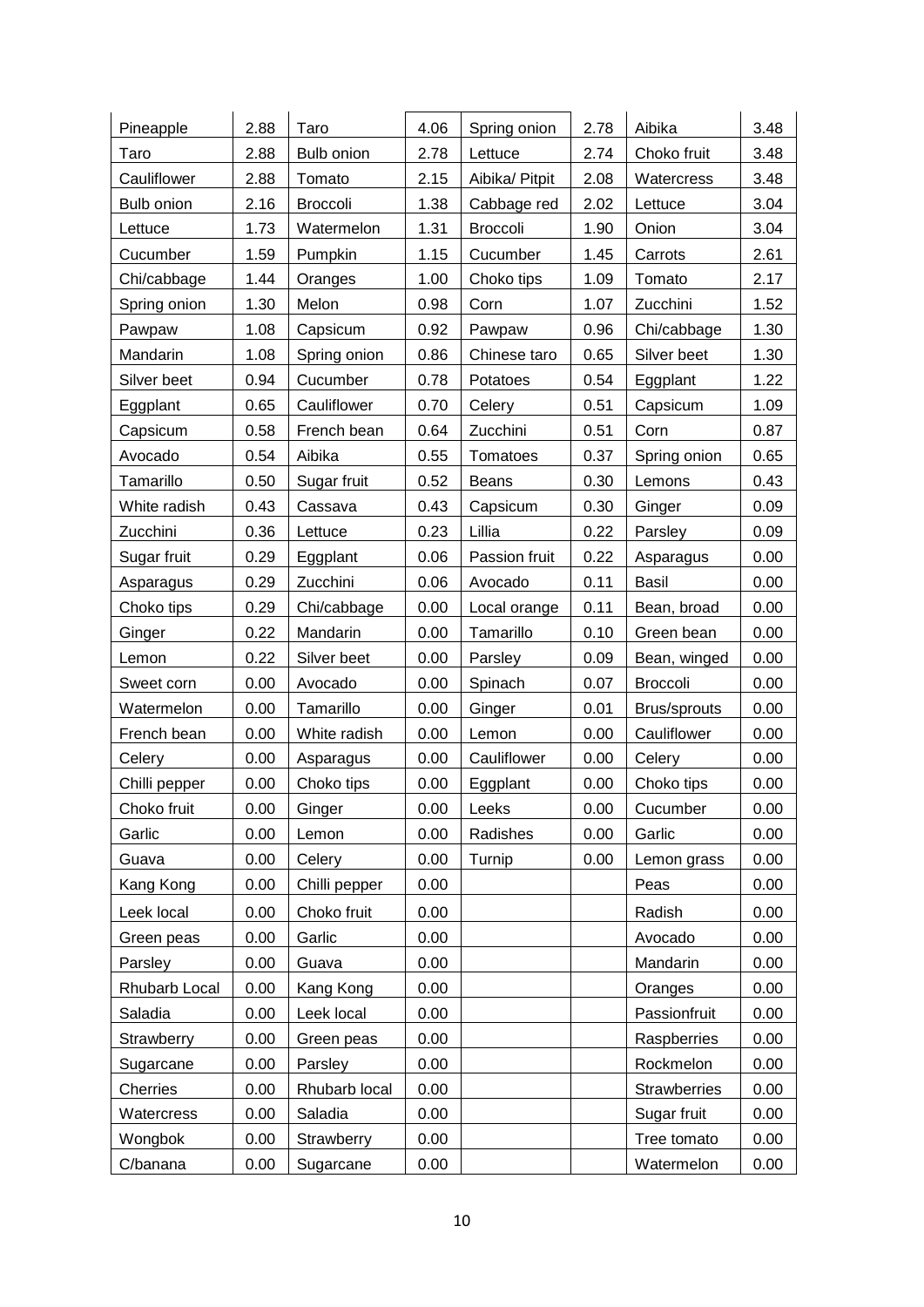For Nogoli Camp in the PNG LNG project area, the purchase order consists of 21 types of vegetables and five types of fruit. The major items in terms of volume are: eating banana, pawpaw, potato, sweet potato, pumpkin, taro, aibika, cabbage, choko fruit, lettuce, onion and carrot. Clearly, the menu of this kind caters mainly to PNG nationals as it contains a significant amount of traditional PNG staple foods, such as sweet potato and taro, and local vegetables, such as aibika, pumpkin tips and choko tips. By comparison, introduced or salad vegetables that are featured more prominently in the Western diet, such as lettuce, tomato, celery, carrots, mushroom, cucumber, broccoli, capsicum, cauliflower, etc. seem to be lacking. Also lacking, as shown at the bottom of Table 3, are citrus fruit and spices such as ginger, chilli pepper, garlic, etc.

#### **Sources of supplies**

Fresh produce supply to the Nogoli Camp in Hides is supplied by a middleman from the Hides who sources mainly from wholesale markets in Western Highlands, Enga and Simbu Provinces through his buying agents located in those areas, especially in Mt Hagen. The areas from which fresh produce originates include the following:

- Western Highlands Province: Dei Council area, Kelawi, Baiyer Valley, Banz, Hagen Central, Kindeng, Avi, Kudjip, Christian Leaders Training College (at Banz).
- Enga Province: Wapenamanda and Sirunki Plateau.
- Simbu Province: upper Chimbu Valley.

Some sweet potato, Chinese taro, taro, and pawpaw are sourced from the local Nogoli area.

Fresh produce supplies to Porgera and the Kutubu/Moro areas again came mainly from the Western Highlands Province, rather than locally. For Ok Tedi, supplies were flown in from Telefomin/Oksapmin/Bimin/Gana (10-15 tonnes/week) and Hagen (2-3 tonnes/week).

These results are not surprising since people in the Project Impacted Areas of Porgera, Ok Tedi and Kutubu are not vegetable growers by tradition, except for the production of sweet potato. Not only are they not familiar with vegetable production in general terms, but also they have no incentive to engage in it to supply themselves or the mines once compensation payments are received from the mines. Similar outcomes can be expected from the people in Hides/Komo/Laba along the PNG LNG pipelines. This means that the majority of fresh produce supplied to the PNG LNG market would continue to come from the established production areas in Western Highlands, Chimbu, Eastern Highands, and Enga Provinces.

## **Fresh produce supplies in the Mt Hagen market**

A survey was conducted in the Hagen Market in May 2011. Thirteen (13) wholesalers and buying agents who supply vegetables to various project areas and institutions around the country were interviewed and the type and amount of vegetables they bought recorded. Of these 13 buyers, three buyers have been supplying to the Hides/Komo PNG LNG Project areas, five supplying Kutubu camps, three to Porgera mines and two to Port Moresby supermarkets. The buyers interviewed were either using their own vehicles or hired vehicles for the transportation of produce to various catering services at the project sites. Buyers supplying the Hides/Komo areas hire vehicles for K 3,500 one way for a three-tonne truck, while those supplying Porgera and Kutubu camps hire at rates between K2,500 and K3,000 a trip depending on the tonnage and the size of the truck. Vegetables and fruit supplied at the Hagen market, ranked in terms of volume, are provided in Table 4.

|                 | .<br>~ |       |
|-----------------|--------|-------|
| <b>Items</b>    | Kg     | $\%$  |
| Potato          | 5849   | 14.82 |
| Eating banana   | 3250   | 8.23  |
| Sweet potato    | 2974   | 7.54  |
| Cabbage         | 2419   | 6.13  |
| Tomato          | 2219   | 5.62  |
| <b>Broccoli</b> | 2000   | 5.07  |
| Carrot          | 1760   | 4.46  |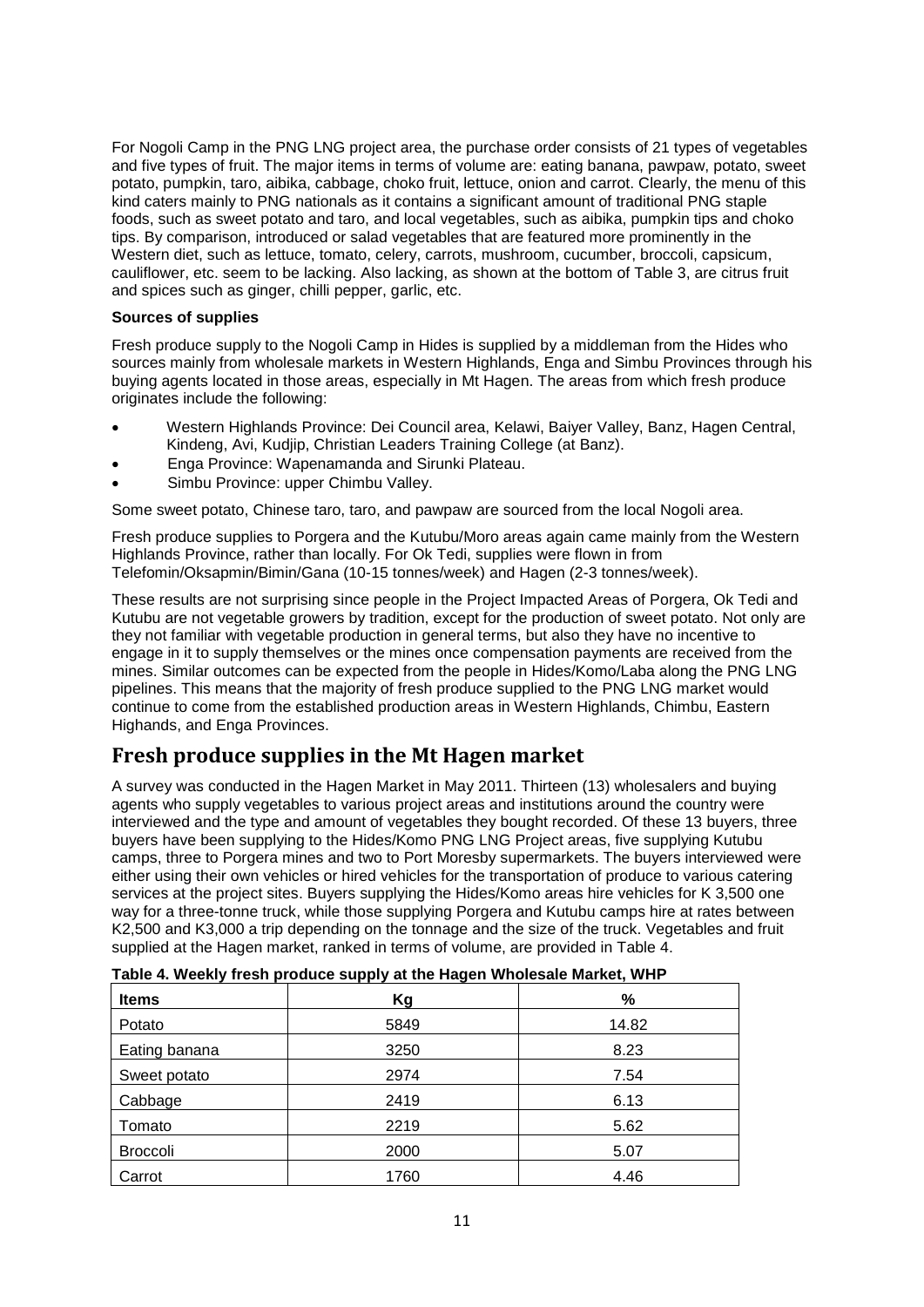| Chinese cabbage | 1750             | 4.43 |
|-----------------|------------------|------|
| Pumpkin         | 1610             | 4.08 |
| Pineapple       | 1530             | 3.88 |
| Bulb onion      | 1399             | 3.54 |
| Lettuce         | 1336             | 3.39 |
| Taro            | 1299             | 3.29 |
| Cauliflower     | 1260             | 3.19 |
| Oranges         | 1250             | 3.17 |
| Pawpaw          | 860              | 2.18 |
| Capsicum        | 754              | 1.91 |
| Cucumber        | 720              | 1.82 |
| Spring onion    | 655              | 1.66 |
| French bean     | 560              | 1.42 |
| Mandarin        | 550              | 1.39 |
| Zucchini        | 549              | 1.39 |
| Eggplant        | 409              | 1.04 |
| Watercress      | 300              | 0.76 |
| Choko tips      | 290              | 0.73 |
| Silver beet     | 290              | 0.73 |
| Avocado         | 245              | 0.62 |
| Ginger          | 220              | 0.56 |
| Cooking banana  | 200              | 0.51 |
| Lemon           | 195              | 0.49 |
| Sugar fruit     | 159              | 0.40 |
| Watermelon      | 150              | 0.38 |
| Asparagus       | 145              | 0.37 |
| Sweet corn      | 100              | 0.25 |
| Tamarillo       | 70               | 0.18 |
| Parsley         | 62               | 0.16 |
| White radish    | 60               | 0.15 |
| Garlic          | 20               | 0.05 |
| Celery          | $\boldsymbol{0}$ | 0.00 |
| Chilli          | $\boldsymbol{0}$ | 0.00 |
| Choko fruit     | $\boldsymbol{0}$ | 0.00 |
| Guava           | $\boldsymbol{0}$ | 0.00 |
| Kang kong       | $\boldsymbol{0}$ | 0.00 |
| Leek local      | $\boldsymbol{0}$ | 0.00 |
| Green peas      | $\mathbf 0$      | 0.00 |
| Rhubarb local   | $\boldsymbol{0}$ | 0.00 |
| Saladia         | $\boldsymbol{0}$ | 0.00 |
| Strawberry      | $\boldsymbol{0}$ | 0.00 |
| Sugarcane       | $\boldsymbol{0}$ | 0.00 |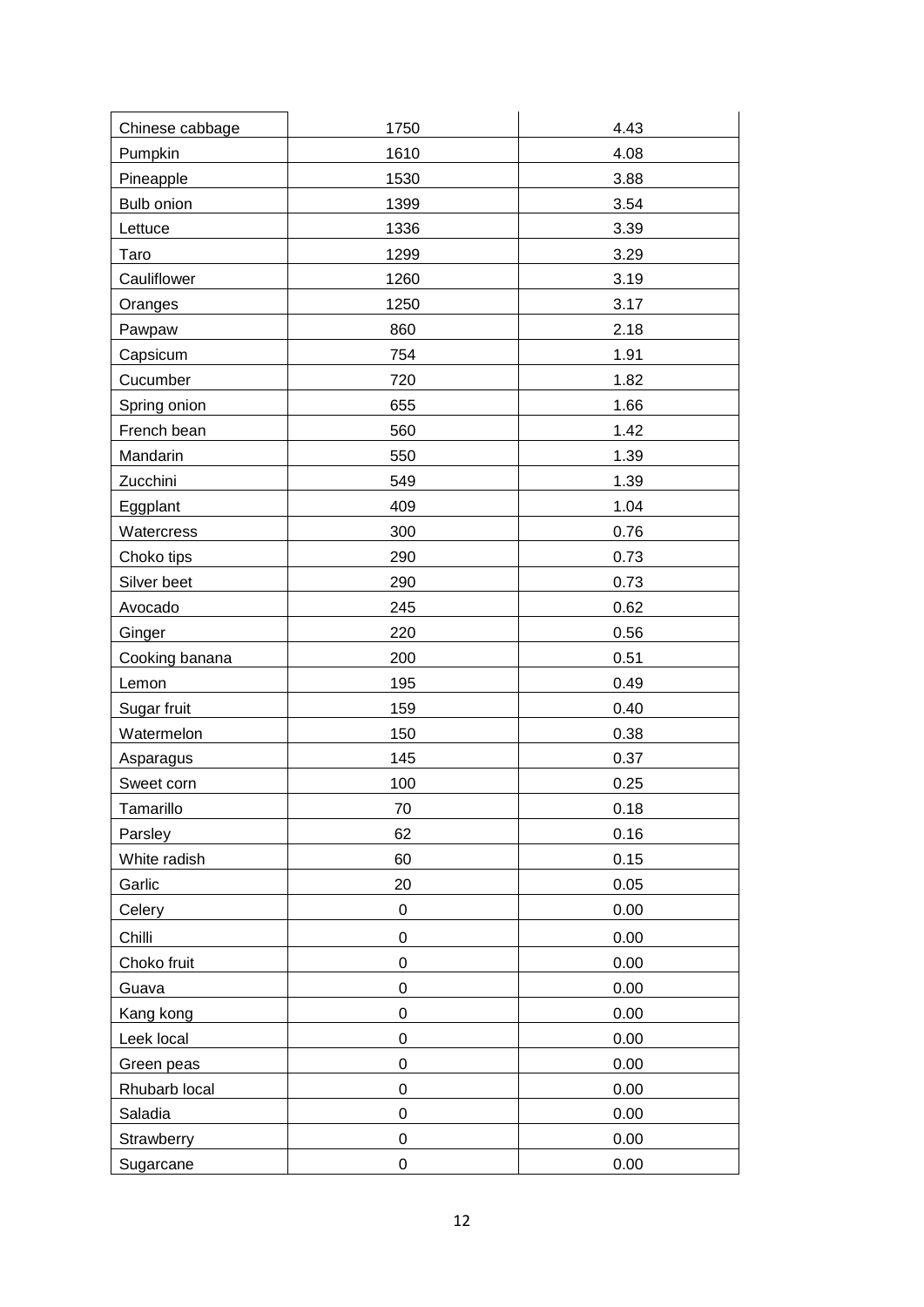| Weekly 1<br>Total | 39.468 | ωn<br>υu |
|-------------------|--------|----------|
|                   |        |          |

As can be seen, the weekly supplies from these 13 buyers totalled a little less than 40 tonnes. Clearly there are a few more buyers in the Hagen area that have not been accounted for in the survey. Based on other information sources, there are close to 20 tonnes of fresh produce delivered to Port Moresby weekly, another 12 tonnes to Ramu NiCo while the total supplies to Porgera are around 20 tonnes per week (normally from five to six suppliers rather than the three interviewed). There are also significant amounts being supplied to Wewak and other city centres/mines/PNGDF around the country. When these additional tonnages are accounted for, the total supply of fresh produce from WHP, handled through the formal channel using wholesalers/buying agents (versus through farmer-marketers), was estimated to be around 80-100 tonnes per week. If we also consider the volumes that pass through the Mt Hagen retail market and those sent down to Lae and Port Moresby by farmers themselves, it is likely that the WHP alone has the capacity to meet the peak demand from the LNG market of 120-130 tonnes/week.

In the Mt Hagen market, the top five produce items supplied accounted for 42.34% of the total volumes supplied and included: potato (14.82%), eating banana (8.23%), sweet potato (7.54%), cabbage (6.13%) and tomatoes (5.62%),. These were followed by broccoli (5.07%), carrots (4.46%), Chinese cabbage (4.43%), pumpkin (4.08%) and pineapple (3.88%). Together these 10 items account for nearly 65% of the total volumes supplied. On the other hand, as shown at the bottom of Table 4, there is a lengthy list of items that are either not supplied at all, or supplied in small quantities, such as asparagus, celery, chilli pepper, leek, and green peas. These results imply that there is a lack of variety in supply.

Looking at those figures presented in Table 3 and 4, one may wonder: Are the actual purchases demand-driven or supply-driven? That is, whether the high-volume items reflect the demand from the camps, or merely what is available in the market. Why are some items in constant short supply? It appears that some items are in short supply (mostly salad vegetables and spices) because they are not traditional food crops in PNG. Most smallholder farmers would not know how to grow the so-called "introduced" or "exotic" vegetables. In addition, those introduced vegetables are mostly temperate vegetables and are not suitable for hot and humid climate in the tropical lowlands, and hence supplies are limited to certain parts of PNG highlands, especially WHP and EHP. Also, these crops are more difficult or expensive to produce and require purchased inputs (seeds, fertilizers, chemicals), which are relatively expensive and often unavailable when needed. For leafy vegetables, there are added challenges in terms of postharvest management because of lack of warehousing and cool chain facilities. By comparison, traditional food crops such as sweet potato and some introduced vegetables, such as potato, carrot and cabbage, are often in abundant supply, and hence relatively inexpensive, because they are easy to grow and hardier and can better withstand rough handling and long distance transport. As shown in Tables 3 and 4, it is clear that cabbage is among the most supplied produce from the highlands. But, is it really the most preferred vegetable? Or, is it because it is relatively inexpensive and easy to handle?

The tendency to produce traditional and low-cost products is understandable, given that most smallholder farmers are cash poor and lack technical know-how. However, such practices are supplydriven (sell what one can grow), rather than demand-driven (grow what the market wants). It is a concern that what they produce is not what the market wants.

Based on the fresh produce import data supplied by the National Statistics Office (NSO), the major fresh produce items being imported into PNG in 2010 were: onions and shallots, garlic, carrot and turnip, cauliflower and broccoli, peas, tomato, sweet corn, capsicum, celery, lettuce, beans, potato, cucumber, mushroom, leek, asparagus, Brussels sprout and eggplant. It is clear that whatever are lacking in local supplies, they will be filled by imports.

## **Supply chain to the PNG LNG Project and key players**

The fresh produce supply chain to the LNG market appears to be similar to that for the supermarkets in Port Moresby. That is, produce is sourced in bulk mainly from the wholesalers either from the Hagen wholesale market or at their own packing sheds. Once the purchase orders are filled, fresh produce is delivered to the buyers. On the surface, this seems to be how fresh produce is purchased and delivered to the LNG market. However, this is not quite the case. Behind the scene, there is a complex web of politics and private deals that determine who can participate in the supply chain. Landowners' companies, catering companies (e.g., National Catering Services, Eurest Catering, and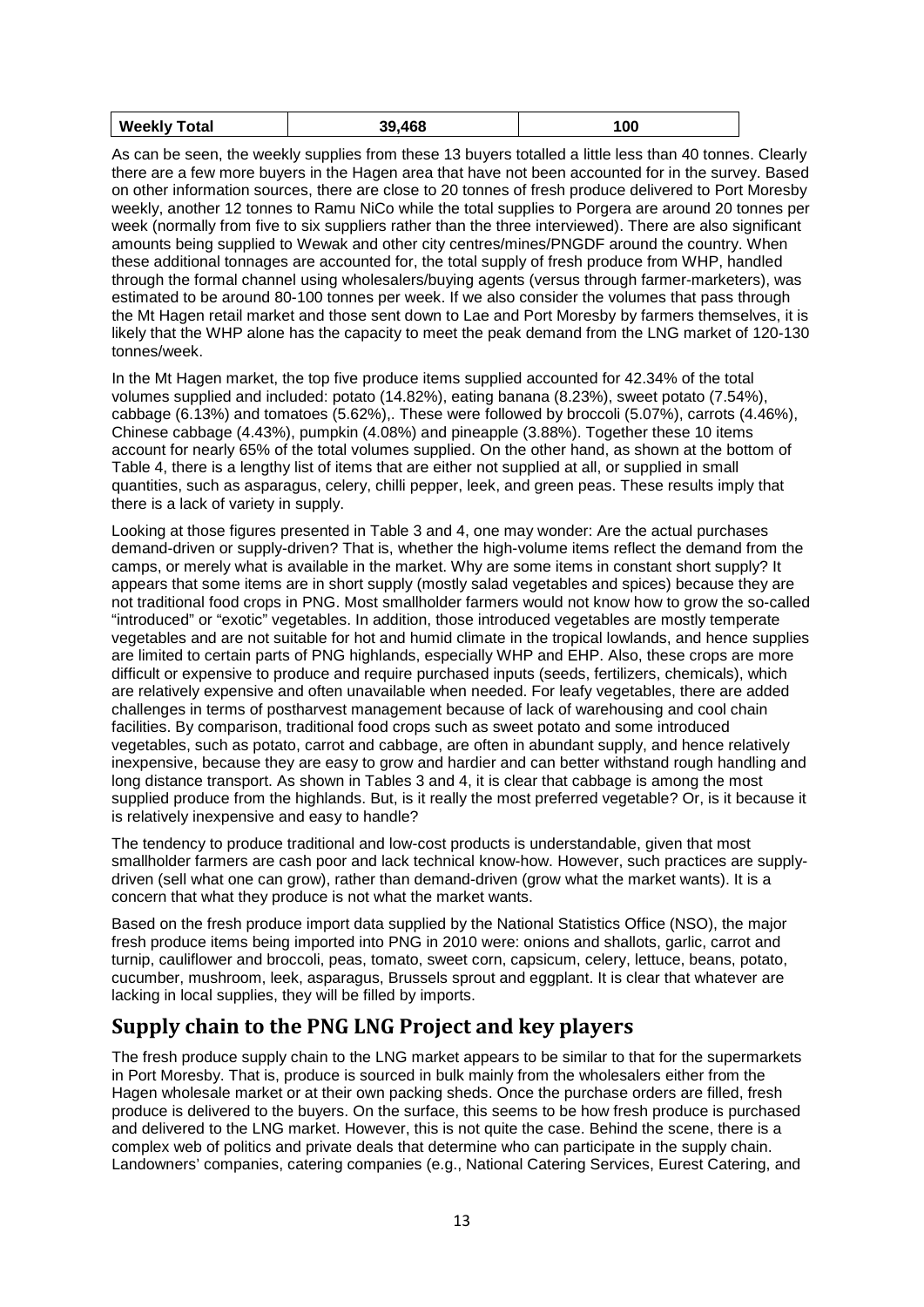iPi Mountain Catering), and their joint venture partners and suppliers are identified as major players in the fresh produce supply chain to the PNG LNG Project.

#### **Landowners' companies**

At the top of the supply chain are umbrella (representative) landowners' companies (Lancos). These umbrella landowners' companies represent a number of incorporated landowners' groups (ILGs)<sup>[6](#page-8-0)</sup> from identified geographic areas within the Project Impacted Areas. ILGs, in turn, represent their local communities. Eight umbrella Lancos have been awarded the Service Outline Agreements with Esso Highlands Limited and therefore have exclusive rights to provide essential services to the PNG LNG project.

These service agreements are an important step for the Lancos to secure business opportunities with the PNG LNG Project. The service agreements also provide the basis for the Project's contractors and sub-contractors to negotiate with umbrella Lancos to provide the reserved services, as stipulated in the Coordination Procedures and National Content Plan. The purposes of the "National Content Plan" are: to create local jobs; purchase local goods and services from local suppliers (when they are competitive with international suppliers); educate and train national employees, contractors and suppliers; transfer knowledge and skills to local businesses; and assist local communities to make strategic investments in communities (EHL 2009). Under the Service Agreements between EHL and the project umbrella Lancos, each project umbrella Lanco is authorised to perform the reserved services in its respective geographic location, especially in labour hire, catering, camp management, security and freight services. Outside these business lines, opportunities are open to competition from other Lancos and suppliers generally.

The two largest umbrella landowners' companies for the PNG LNG Project are the Hides Gas Development Corporation Ltd (HGDC) in the Hides/Komo/Angore/Juha areas in the highlands (the upstream end of the PNG LNG project) and the Laba Holdings at the LNG Plant site (the downstream end of the project). The business lines that are reserved for these two Project umbrella Lancos are labor hire, camp catering, camp maintenance and site security. More information on Lancos is provided in Appendix B.

### **Catering companies**

In terms of camp catering, rather than performing the services themselves, both HGDC and the Laba Holdings have formed joint ventures with The Alliance Group (TAG). TAG is itself a joint venture between National Catering Services (NCS) and the GCC Services<sup>[7](#page-13-0)</sup>, and is formed specifically to bid for contracts from the LNG project. The resulting new companies, the Hides Alliance and the Laba Alliance, respectively, will be the two largest service providers for catering to the PNG LNG project.

Given that NCS is already the biggest catering company in PNG before its involvement in the LNG project, its LNG project involvement gives it a commanding market position and buying power, especially at the construction phase, and its potential influence on the development of the PNG fresh produce sector must not be overlooked. This is because if NCS/TAG decides to source more fresh produce from the local supply, rather than overseas, such a decision would be most beneficial for PNG farmers. The reverse is also true. That is, if the local produce is to be considered as of high cost or lacking in quality, variety or consistency in supply, NCS/TAG may decide to buy more imports despite their intentions to comply with the national contents requirements and to support local suppliers. It appears that, in the past, and also likely in the future, imports could account for nearly

<sup>&</sup>lt;sup>6</sup> In PNG and in the Melanesian tradition, land is owned by clans and tribes, not by individuals. Ninety-seven percent of land in PNG is held under customary tenure (Mugambwa, 2007). This land tenure system has not been a serious problem in traditional societies whereby land was used mainly for subsistence farming and housing. However, it has become problematic in the modern world when the need for land to be used for economic or social development increases, e.g., roads, airfields, markets, parks, and public buildings (administration, schools and hospitals), commercial farming, mining, and logging. In PNG, the Land Groups Incorporation Act was passed in 1974, which recognises an 'incorporated" customary landowner group as a legal entity. Once registered, the incorporated land group (ILGs) becomes the representative of the clan or sub-clan in the formal legal system and is able to enter into agreements and make decisions on behalf of the customary group (Power, 2008). Traditional landowners in Papua New Guinea have been using this type of legal vehicle for receiving royalty and compensation payments from mining and forestry companies.

<span id="page-13-1"></span><span id="page-13-0"></span> $<sup>7</sup>$  GCC Services is part of the Agility Logistics Group, one of the world's leading logistics supply service corporations.</sup>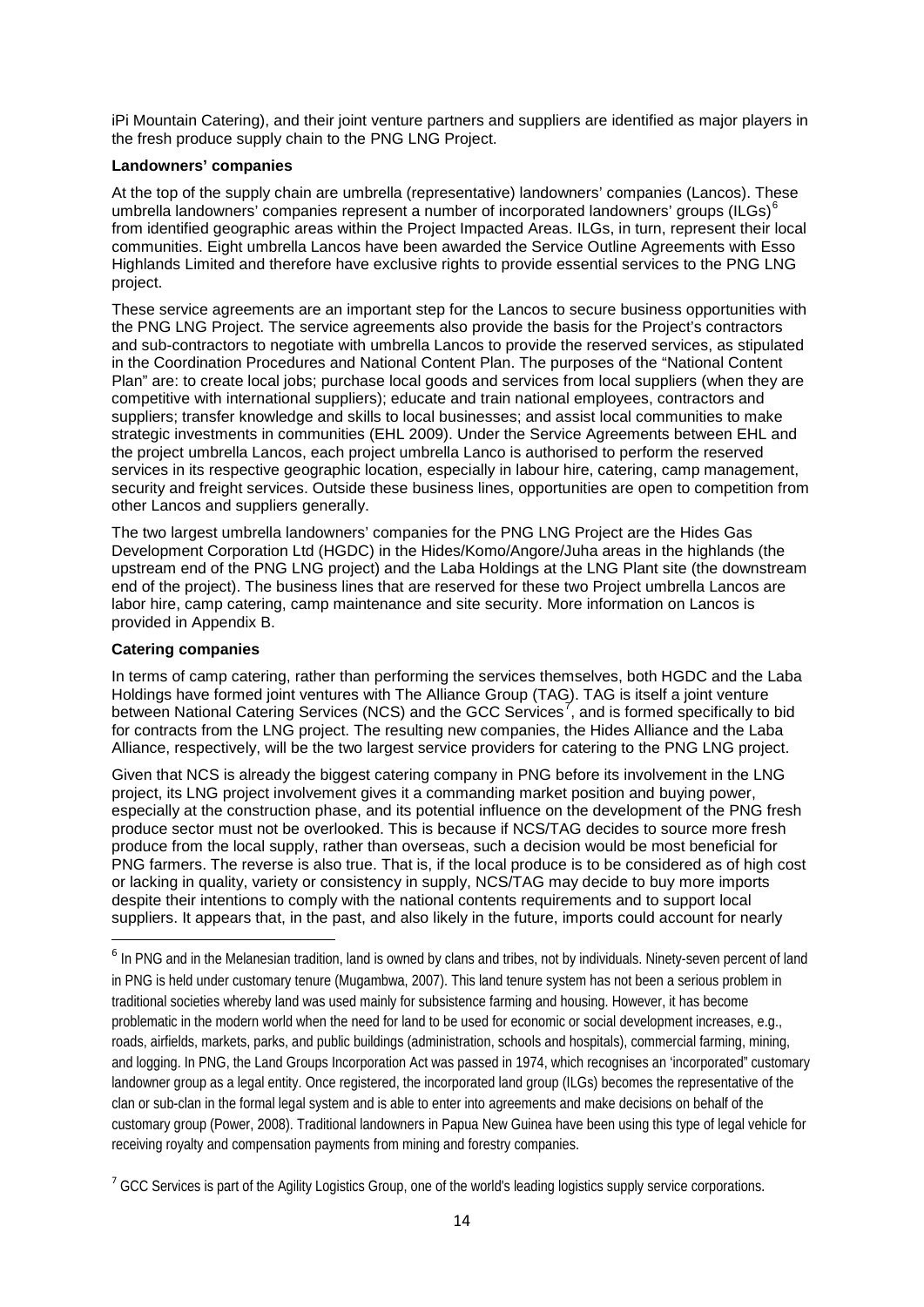80% of total supplies to various project sites. Therefore, the threat of the LNG project importing fresh produce in large amounts from overseas to meet their various requirements is real and imminent.

In addition to NCS/TAG, there are Eurest Catering and iPi Mountain Catering which also provide catering to camps in the Hides/Komo/Kutubu areas, either independently or in joint venture with Lancos. But their operations are on a smaller scale compared with NCS/TAG. Nevertheless, they are also key players and their role could become more substantial at the operational phase given their involvement in the Hides/Kutubu areas with the Oil Search oil and gas project. For more information on NCS and TAG, see Appendix C.

#### **The suppliers**

The lower levels of the supply chain also appear to be "monopolised" by individuals who gain "privileges" to supply to the catering companies through their connections to the Lancos. It is possible that these privileged positions will be mis-used or abused, leading to anti-competitive or rent-seeking behaviour. For instance, supply contracts may not necessarily awarded to individuals or companies that can provide the best products or services, but to those with whom they have personal connections, or to those from whom they can collude and extract "rents" or "extra benefits". During the stakeholder consultation, "corruption" and "politics" are common complaints from suppliers who have been shut out of the supply chain, or who have lost out to those who have better connections to key players. In theory, monopoly or undue market power, acquired through exclusive contracts or social connections, can lead to inefficiency and unfairness because business transactions are not based on costs, quality, or performance.

There are numerous complaints from farmers about payments not being made on time or not being made at all. Smallholder farmers and suppliers are often disadvantaged when payment problems occur because there are no written agreements and no recourse for dispute resolution. It also highlights problems of management and governance in the supply chain. These structural and institutional issues must be better understood and addressed to ensure efficient and equitable outcomes for all supply chain players in the PNG LNG market.

### **Summary of results**

Key findings and main supply chain issues identified in this study are summarised below:

- Average per capita consumption of fresh produce for camp residents is around 6.60kg per week.
- During the peak of construction phase (2012-2013), there will be up to 20,000 camp residents and 4500 day workers, with total demand for fresh produce reaching as high as 130 tonnes per week (valued at A\$250,000). This demand will be reduced to 2 tonnes a week during the operational phase (from 2014 onward for the next 30 years).
- The top ten produce items supplied to the existing camp, in volume terms, were: potato, eating banana, sweet potato, cabbage, tomato, broccoli, carrot, Chinese cabbage, pumpkin and pineapple. There was a lengthy list of fruit and vegetables that are either in very low supply or are not being supplied at all, especially salad vegetables and spices. The make-up of the purchase orders could be supply-driven, rather than demand-driven.
- Most produce supplied to the existing camps in the Southern Highlands was sourced from the Western Highlands Province, particularly the Hagen wholesale market. Total fresh produce supply from the Hagen wholesale market and other parts of WHP was estimated to be around 80-100 tonnes a week.
- Supply from the Project Impacted Areas is, and will be, minimal because the local residents are traditionally not agriculturalists and, because there will be plenty of cash around, but not much incentive for them to learn how to produce fresh produce either to supply themselves or to supply the LNG market. This is evident from other mining projects in PNG.
- Depending on supplies from WHP could be problematic. A range of issues have been identified, including: lack of access to, and high costs of, inputs; poor transport infrastructure and feeder roads; inadequate marketing infrastructure for the storage and transport of perishable fresh produce; supply disruptions due to tribal fights/disgruntled landowners/road blocks/landslides/law and order/bad weather; lack of technical know-how on postharvest handling and quality control; lack of business skills in financial management, marketing, contracting, etc.
- The supply chain to the PNG LNG market is quite complex. The umbrella landowners' companies seem to have the overall control over supplies of goods and services to the Project, including fresh produce. Catering companies, in particular NCS/TAG, who are in joint venture with the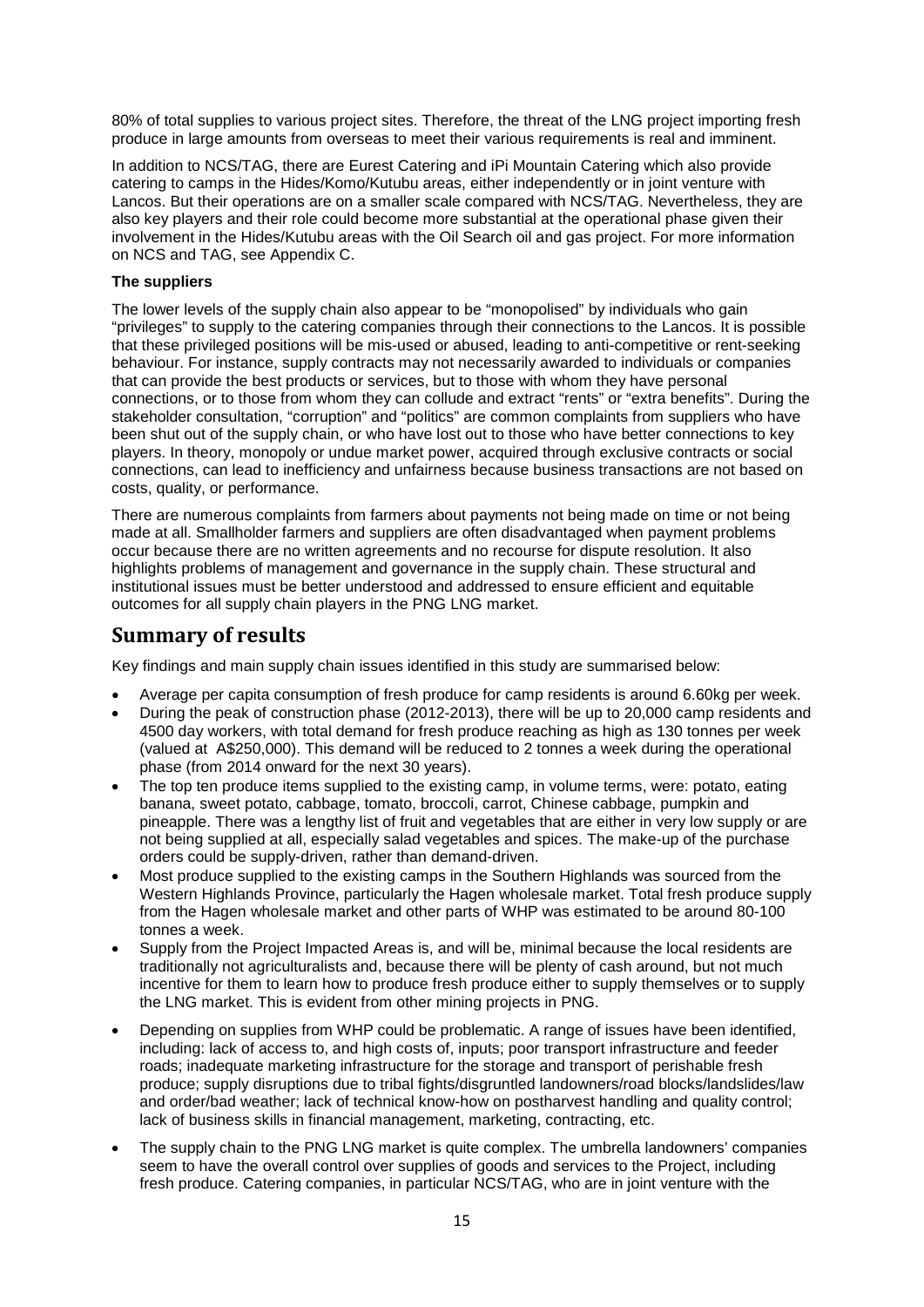largest two umbrella Lancos to provide camp catering to the PNG LNG project, are influential in terms of determining what is on the menu and what and how much to buy from local suppliers.

- Supply disruptions to the LNG market seem unavoidable because of problems of road conditions/landslides/bad weather, law and order (road blocks and tribal fighting), and disputes between the mining companies and landowners over a range of issues from compensation payments to community development, environmental damages, accidental deaths, etc and the resulting stopwork and even mine closures. Fresh produce suppliers are most vulnerable to these events because of perishability of their goods. Risk management strategies must be put in place to protect the farmers' interests and to minimise the adverse effects of these events on all players in the supply chains.
- Fresh produce marketing is awash with risks and uncertainties for smallholder farmers because of the reluctance of buyers to give standing orders, fluctuating prices, and delayed or no payments.

Some of the supply issues identified in this study are not new. Rather, they have been identified in numerous studies undertaken in the past decades (e.g., Chang, et al., 2012; Chang, 2011; Chang and Griffith, 2011; FPDA, 2008, Wilson, 2008; Global Development Solutions, 2008; Martin and Jagadish, 2006; McGregor et al., 2003; Peter, 2001; Epstein, 2000; Burdon, 1998; Daysh, 1995). This means the constraints to supplying the LNG market are the same as those for supplying the formal markets in Port Moresby and other city centres in PNG. The main difference is that there will not be much time to respond as far as meeting the demand from the LNG market at the construction phase (2010-2013) is concerned because the opportunities, although tremendous, will be short-term. In addition, because of the large volumes that need to be delivered to feed two or three thousands of people three meals a day in remote project sites (versus into main city centres), the concerns over quality, variety and consistency in supply, and hence the need for resorting to imports, is understandable. Therefore, it is up to the PNG government and the industry to decide whether and how to respond.

### **Implications for the PNG fresh produce sector**

Given the substantial economic growth expected from the PNG LNG project, as well as another half dozen resource development projects that are on the pipeline, in the years to come, demand for variety and high-quality, high-value crops, especially the exotic types, will increase, not only from the mining sector but also from the general population. Furthermore, an increasing proportion of fresh produce will be sold through supermarkets, replacing or reducing the role of traditional markets (the wet markets or the open-air markets). According to Reardon and his colleagues (e.g., Reardon and Berdegué, 2002; Reardon, et al. 2003; and Reardon, et al., 2004), a supermarket revolution has swept developing countries in the past 2 decades, spreading as much in that short time as they had in 5-6 decades in developed countries.

They observed that, "the diffusion typically occurs in sets of three waves: first in big cities then medium cities then even in rural towns; first among the richer consumers, then middle class, then the working poor; first in processed foods and rice, then semi-processed foods like meat and dairy, last in fresh produce. Alongside that diffusion are waves of impacts on food supply chains. First is on consumers (pulling down food prices, pushing up quality) and on traditional retail (displacing small shops and, gradually, wet markets) – then on the food processing and wholesale sectors (in which sectors the impacts are strongest and most immediate, and symbiosis or co-evolution of modernization in retail and processing and wholesale very important), and finally, on farmers. Farmers and processors face opportunities in the rise of supermarkets having their market broadened and deepened. But the rise of supermarkets also presents farmers and small processors, especially smallscale, asset-poor firms, with stark challenges of meeting tougher market requirements that demand new upgrading investments and a rise in government regulations for food safety."

The global rise and impact of supermarkets, as described by Reardon and his colleagues, is likely to reach PNG in the coming decades. This means the PNG fresh produce sector must be prepared for those opportunities and challenges. The ability of the PNG fresh produce sector to meet the demand from the PNG LNG market not only will generate income for smallholder farmers in the short term, but also it will help pave the way for meeting future demand from the general population and a modern food retail sector to be dominated by supermarket chains in the longer term. For this to happen, farmers, as well as other supply chain players, must be be better educated on market demand for quality, variety and consistency in supply and costs and returns to help them satisfy market demand while making a profit.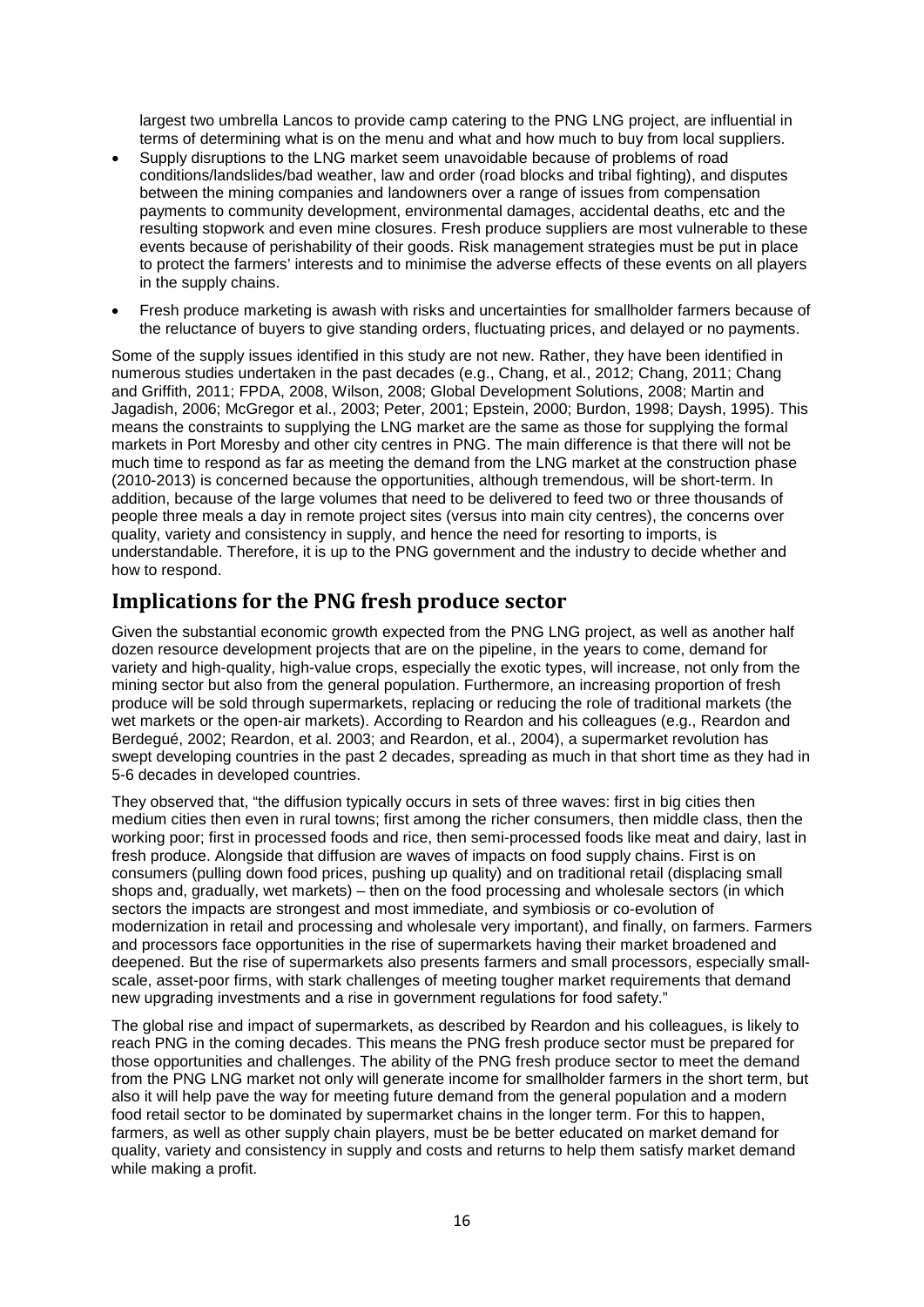## **Conclusions**

The PNG LNG project will have a significant impact on the PNG economy and the agricultural sector. Some analysts have shown that, while the agriculture export sector (oil palm, coffee, cocoa and copra) will suffer significant losses in production and export revenues due mainly to the appreciation of the PNG kina, there are significant opportunities for the fresh produce sector. Demand for fresh produce from the LNG project was estimated to be in the order of 130 tonnes a week (or 20 tonnes a day) at the peak of the construction period of 2012-2013. This would equate to a sales value of 500,000 kina per week to local communities *if* the LNG market for fresh produce could be captured completely by local supplies. However, during the construction phase, nearly 80% of fresh produce demand could be met by imports because of concerns over the price, quality, consistency in supply and variety of local produce. In addition, after the initial construction phase and by 2014, demand for fresh produce will be reduced to around 2 tonnes a week during the operational phase.

This means the impact of the PNG LNG project on the fresh produce industry is uncertain. Although substantial opportunities have been created by the PNG LNG project, long-standing problems of quality deterioration, inconsistency in supply and lack of variety, if unresolved, will prevent the opportunities being realised. Supply disruptions and quality deterioration due to poor and inadequate transport infrastructure and law and order problems, poor packaging and postharvest handling, and lack of planning and coordination along the supply chains, which have been identified previously as the major reason for importing fresh produce from overseas, must be addressed adequately and quickly by government and industry. Failing to do that, local suppliers will miss the opportunity to supply to the huge LNG market in the same way they have missed supplying to higher value formal markets.

From the policy perspective, the PNG government must provide an enabling environment (e.g., law and order, basic marketing infrastructure, contract laws, extension services, market information, etc.) which facilitates fresh produce marketing and fosters collaboration between smallholder farmers and fresh produce supply chain operators. For the management perspective, technical and business skills of key supply chain operators must be improved to ensure planning and risk management strategies for both production and marketing are put in place to minimise the impact from supply disruptions and demand fluctuations.

### **References**

ACIL Tasman, 2009 (revised), PNG LNG Economic Impact Study: An assessment of the direct and indirect impacts of the proposed PNG LNG Project on the economy of Papua New Guinea.

Apted, S., Berry, P., Short, C., Topp, V., Mazur, K., and Mellor, T. 2006, International competitiveness of the Australian vegetable production sector, ABARE eReport 06.5, Canberra.

Burdon, J. N., 1998, Improvements in the storage and transportation of fresh produce from the Highlands of Papua New Guinea to Port Moresby. A report for the Fresh Produce Development Agency.

Chang, H.S. and Griffith, G., 2011,"Assessing buyers' requirements for fresh produce in the formal market sector in Papua New Guinea, *Australasian Agribusiness Review*, 19 (2011), Paper No. 5, pp.64-75. [http://www.agrifood.info/review/2011/Chang\\_Griffith.pdf.](http://www.agrifood.info/review/2011/Chang_Griffith.pdf)

Chang, H.S., Griffith, G. and Maino, G., 2011, The feasibility of fresh ginger exports from Papua New Guinea to New Zealand", *Australasian Agribusiness Review*, 19 (2011), Paper No. 6, pp.75-97. http://www.agrifood.info/review/2011/Chang-Griffith\_Maino.pdf

Chang, H.S., 2011, Quality management issues in the Papua New Guinea horticultural sector, Stewart Postharvest Review, 2011, 3:11, pp. 1-13.

Chang, H.S., Mira, Z. and Griffith, G. 2012, The market development project: A case of government failure?", *Australasian Agribusiness Perspectives*, 20 (2012), Paper No. 93.

CIDSE, 2009, Impacts of extractive industries in Latin America: Analysis and guidelines for future work, http:// www.cidse.org.

Crooks, S., 2010, Australian vegetable growing farms: An economic survey, 2008–09, ABARE–BRS, Research Report 10.12, Canberra.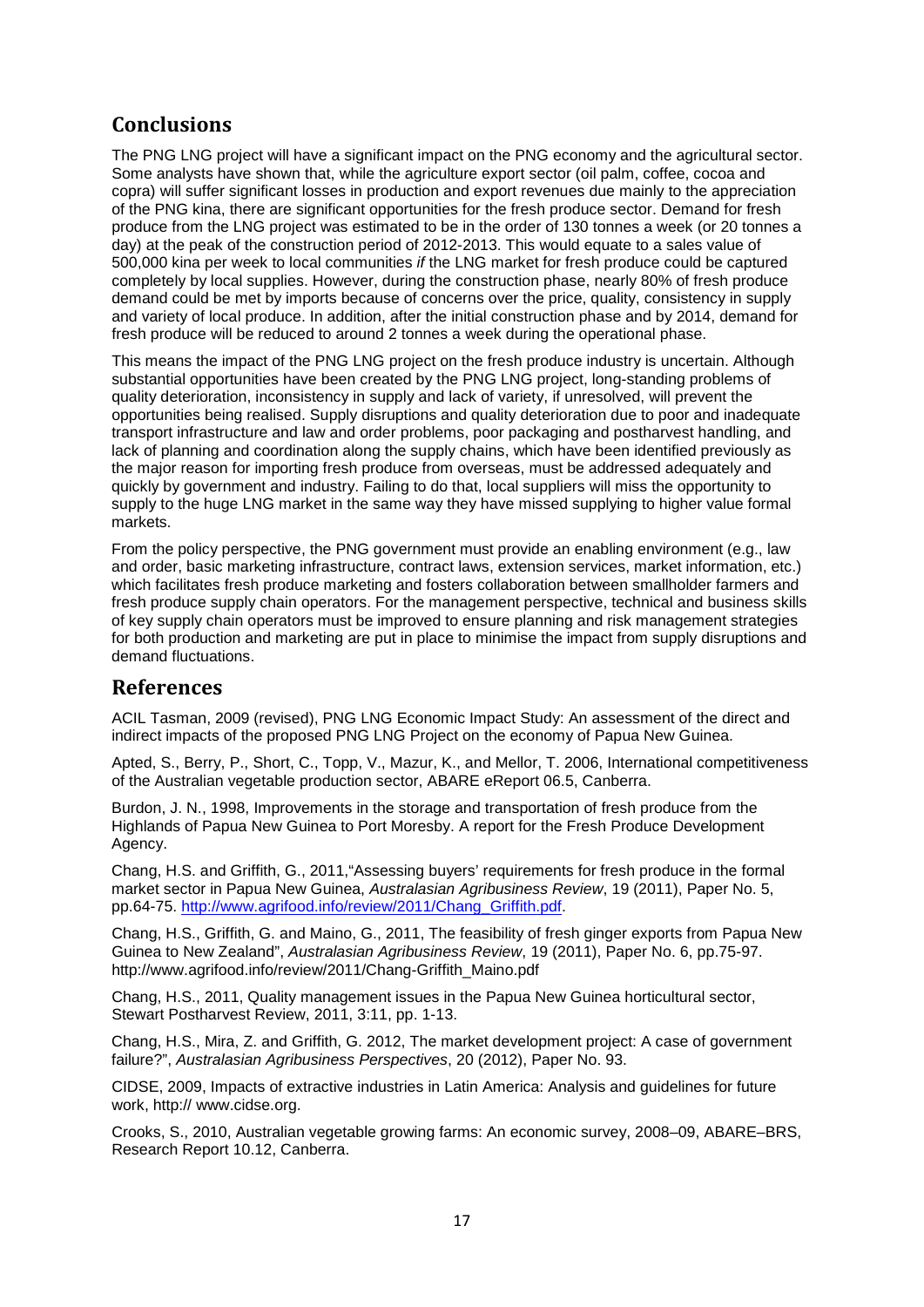Daysh, M., 1995, Review of production and marketing of horticulture crops in Papua New Guinea. A report prepared for the World Bank.

Department of Treasury and Bank of Papua New Guinea Joint Sovereign Fund Working Group, 2010, Sovereign Wealth Fund Discussion Paper.

Epstein, S., 2000, A review of Stabex Project 4.17: Fresh Produce Development Company. A report for the Fresh Produce Development Agency.

EHL (Esso Highlands Limited), 2008. Energy for the world. Opportunity for Papua New Guinea.

EHL (Esso Highlands Limited), 2009, Papua New Guinea LNG Project: National Content Plan.

FPDA, 2008, Feeding Port Moresby Study, FPDA, Goroka, PNG.

Fischer, C., 2007, International experience with benefit-sharing instruments for extractive resources, Resources for the Future, Washington D.C.

Global Development Solutions, 2008, An integrated value chain analysis of the fresh produce sector in Papua New Guinea. A report prepared for the World Bank.

Hanson, L.W., Allen, B.J., Bourke, R.M. and McCarthy, T.J., 2001, Papua New Guinea Rural Development Handbook, Australian National University Land Management Group, Canberra.

IMF (International Monetary Fund), 2012, World Economic Outlook. http://knoema.com/atlas/Papua-New-Guinea/CPI-inflation.

IMF (International Monetary Fund), 2010, Papua New Guinea: Selected Issues Paper: Managing windfall revenues from LNG projects in Papua New Guinea, IMF Country Report No. 10/163.

Lutulele, R., 2010, The rapid appraisal report on the assessment of the fresh produce supply systems for the LNG project in the Hela Province, FPDA, PNG, unpublished report.

Martin, S. and Jagadish, A., 2006, Marketing of smallholder fresh produce from the highlands of PNG: Analysis and recommendations, Paper presented at the Seminar on the Orderly and Sustainable Development of Markets for Smallholder Produced Fresh Produce, Goroka, 26 June 2006.

McGregor, A., Lutulele, R. and Wapi, B., 2003, Papua New Guinea horticulture industry sector study, Secretariat of the Pacific Community, Suva, Fuji Islands.

Membup, J. and Macintyre, M., 2000, Petzstorme: A women's organisation in the context of a PNG mining project, Development Bulletin, (51): 55-57.

Mugambwa, J., 2007, A comparative analysis of land tenure in Uganda and Papua New Guinea, Journal of South Pacific Law 11(1): 39-55.

National Health and Medical Research Council, 2003, Dietary guidelines for Australian adults. Canberra:

Perkins, D.H., Radelet, S., Snodgrass, D.R., Gillis, M. and Roemer, M., 2001, Economics of Development, W.W. Norton & Company, New York.

Peter, R., 2001, A survey to establish causes of inconsistent supply of fresh produce to the wholesale and retail market sectors. A report for the Fresh Produce Development Agency.

Power, T., 2008, Incorporated land groups in Papua New Guinea, In AusAID, 2008, Making Land Work.

Reardon, T. and Berdegué, J.A., 2002, The rapid rise of supermarkets in Latin America: Challenges and opportunities for development', *Development Policy Review* 20 (4): 371-88.

Reardon, T., Timmer, P., Barrett, C. and Berdegué, J., 2003, The rise of Supermarkets in Africa, Asia, and Latin America, *American Journal of Agricultural Economics 85* (5): 1140-1146.

Reardon, T., Timmer, P. and Berdegué, J., 2004, The rapid rise of supermarkets in developing countries: Induced organizational, institutional and technological change in agrifood systems', *Electronic Journal of Agricultural and Development Economics* 1(2): 168-83.

The Alliance Group, 2011, The challenge of deeding the thousands, [http://alliancegrouppng.com/feeding-the-thousands/.](http://alliancegrouppng.com/feeding-the-thousands/)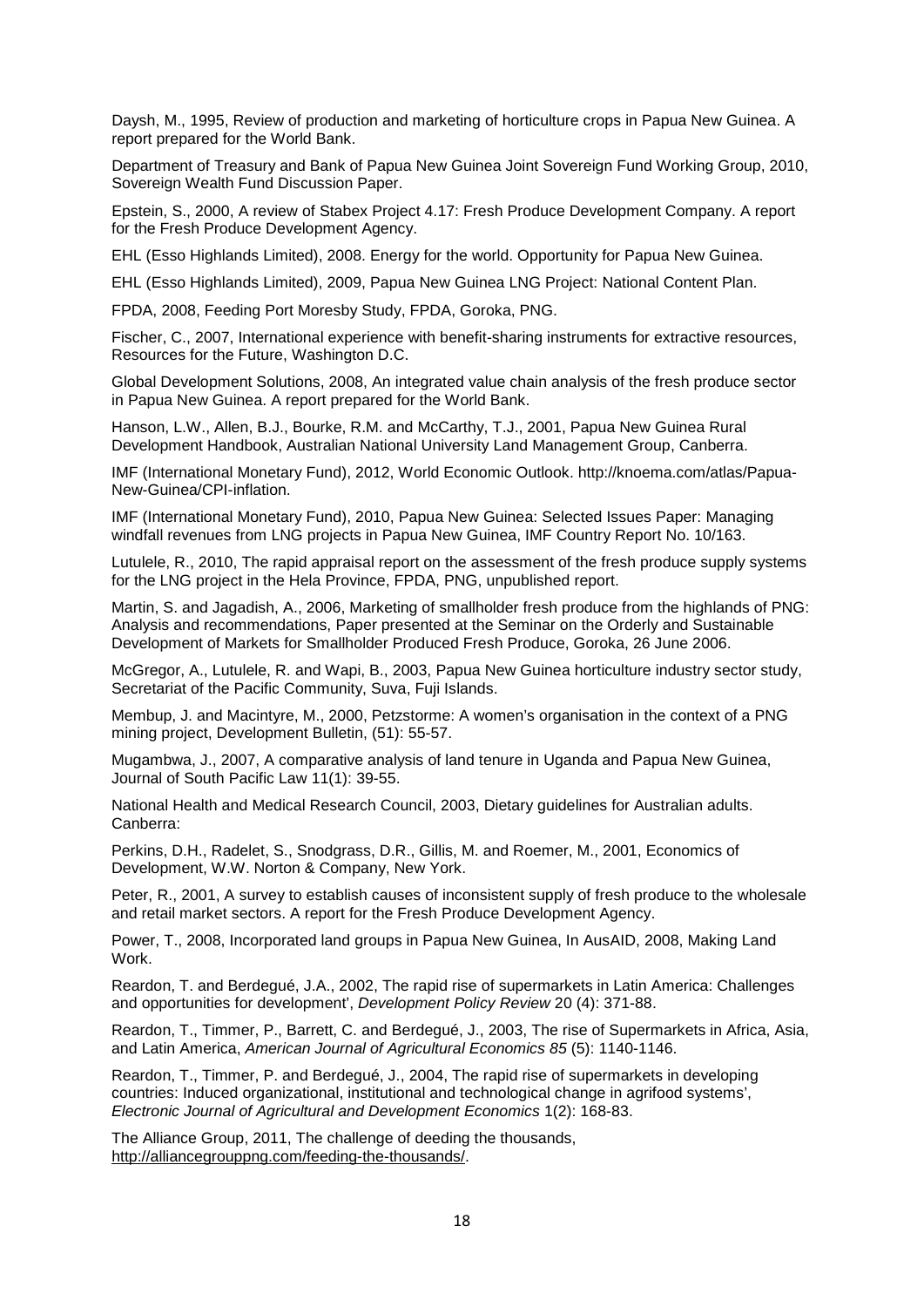Togolo, M., 2006, The "resourse curse" and governance: A Papua New Guinea perspective, in Firth, S. (ed), 2006, Globalisation and Governance in the Pacific Islands, ANU ePress, The Australian National University.

United Nations, n.d., What is good governance? UN, Economic and Social Commission for Asia and the Pacific.

Weinthal, E. and Luong, P., 2006, Combating the resource curse: An alternative solution to managing mineral wealth, Perspectives in Politics, 4 (1): 35-53.

Wheeler, T. 1993, Papua New Guinea – A travel survival kit, Lonely Planet Publications, Hawthorn, Victoria, Australia.

Wikipedia, n.d. Porgera Gold Mine. http://en.wikipedia.org/wiki/Porgera\_Gold\_Mine. Accessed 21 May 2011.

Wilson, T, 2008, Report on the 2008 FPDA socioeconomic survey. A report prepared for the Institutional Strengthening Project for the Fresh Produce Development Agency.

Work Bank Group, 2002, Extractive industries review: Project visit to Papua New Guinea. http://irispublic.worldbank.org.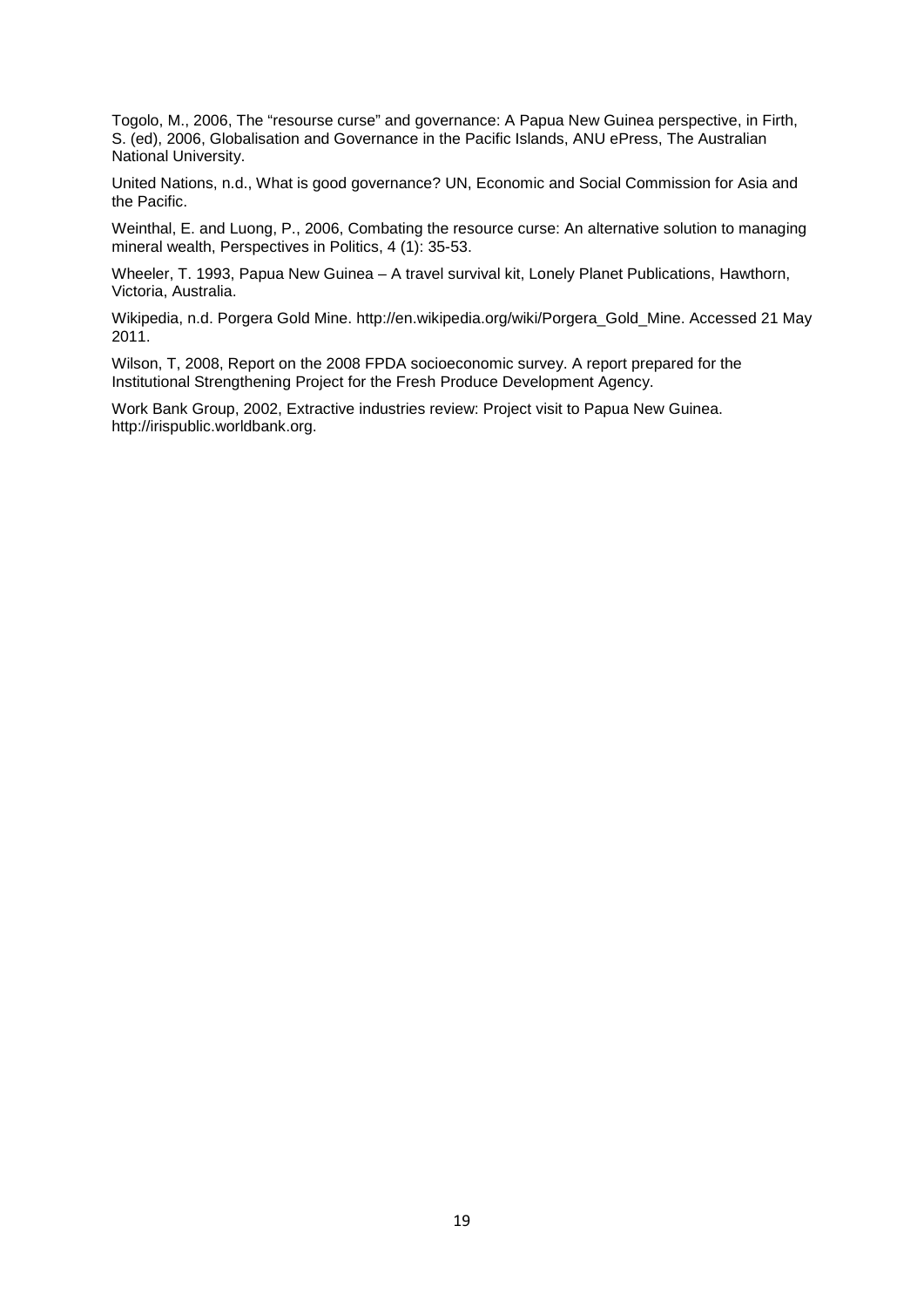# **Appendix A.**

### **Demand estimates from the Laba Alliance and The Alliance Group**

According to the Laba Alliance (a joint venture between The Alliance Group and the Laba Holdings), peak demand for labour at the Plant site is to occur in 2012-2013. There will be 10,000 – 12,000 camp residents plus 2,000-2,500 day workers. Total food requirements for Laba are shown in Table A (second column).

|                  | Laba Alliance                    | <b>TAG</b>                     |
|------------------|----------------------------------|--------------------------------|
| Camp site        | <b>LNG Plant Site</b>            | LNG Plant Site and Hides/Komo  |
| Number of labour | 10,000-12,000 camp residents and | Numbers at the LNG Plant +     |
| force            | 1,500-2,000 day workers          | 5,000-6,000 camp residents and |
|                  |                                  | 1,000-1,500 day workers        |
| Vegetables       | 11 tonnes/week                   | 15 tonnes/week                 |
| Eggs             | 48,000 pieces/day                | 50,000 pieces/day              |
| Chicken          | 12 tonnes/week                   | 12 tonnes/week                 |
| Fish             | 5 tonnes/week                    | 8 tonnes/week                  |
| <b>Beef</b>      | --                               | 8 tonnes/week                  |
| Pork             | 10 tonnes/week                   | 8 tonnes/week                  |

| Table A. Projected demand for food from the PNG LNG project |  |
|-------------------------------------------------------------|--|
|-------------------------------------------------------------|--|

The Alliance Group (a joint venture between the National Catering Services and the GCC Services), that caters for LNG camps in both upstream and downstream areas, also provides their estimated food requirements for a total of 15,000 camp residents and 3000-4000 day workers during the peak period (see Table A, third column). Presumably these figures combine the requirements from the LNG Plant near Port Moresby and from parts of the Hides/Komo areas in the Southern Highlands.

The estimates of 11 tonnes/week of vegetables for 10,000-12,000 people (from Laba) and 15 tonnes/week for 15,000 people (from TAG) are rather low compared to the data we have collected so far from the Nogoli camp (3.89kg/person/week). They are also low, compared to the per capita vegetable consumption of around 3kg per week in Australia. This number is derived from an estimate of 162kg per person per year in 1998-99 (Apted et al., 2006). Of this, potato accounted for 42% of total vegetable consumption; tomatoes, 15%; leafy and green vegetables, 12%; other root and bulb vegetables 15%; and other vegetables, 16%. More than half of all vegetables consumed in Australia are carrots, onions, lettuce, cauliflowers, broccoli, cabbages, pumpkins, beans and green peas. These items can be expected to feature more prominently on the menu for expatriates (Crooks, 2010).

Laba and TAG's estimates are also lower than the 375g of vegetables and 300g of fruit per day recommended by the Australian Guide to Healthy Eating. The Guide recommends adults consume a minimum of 5 serves per day of vegetables and two serves per day of fruit. This number ensures at least 70% of the requirements of protein, vitamins and minerals are met (National Health and Medical Research Council (NHMRC), 2003).

Based on the Australian Guide to Healthy Eating, recommended serving sizes are as follows:

One serve of vegetables is 75g, or:

- $\frac{1}{2}$  cup of cooked vegetables or legumes (beans)
- 1 cup of salad vegetables
- 1 medium potato

One serve of fruit is 150g, or:

- 1 medium-sized piece (e.g. apple)
- 2 small pieces (e.g. mandarin)
- 1 cup canned or chopped fruit
- $\frac{1}{2}$  cup 100% fruit juice
- 1 ½ tablespoon dried fruit

A minimum of 5 serves per day of vegetables and two serves per day of fruit, as recommended, equates to 675g per day.

Another source of data has revealed that the estimated vegetable requirements for the LNG Plant for 15,000 people were 14.5 tonnes/day, plus 3 pieces of fruit per person per day. These figures are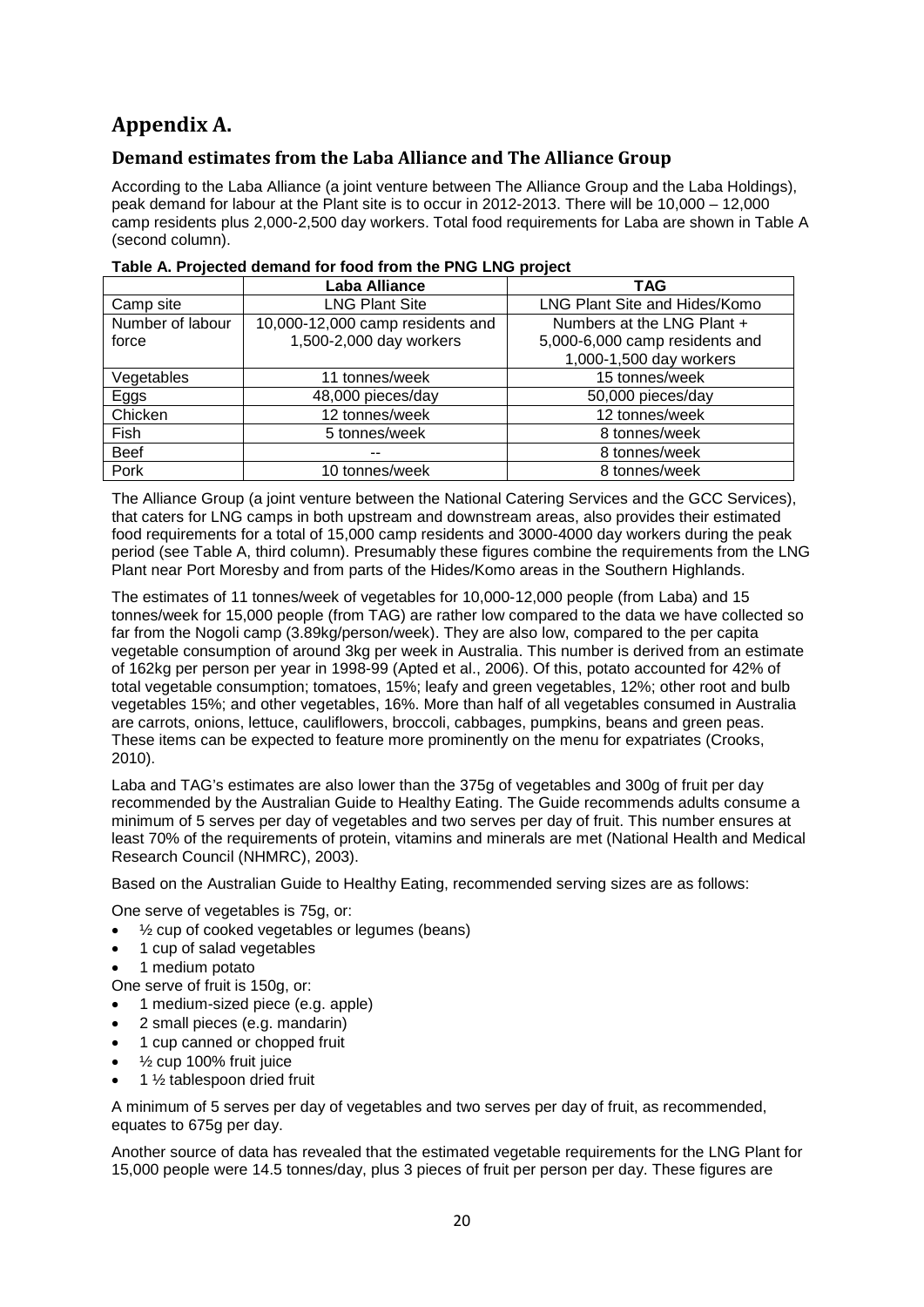more in line with our previous estimates of 6.25 - 6.78kg per person per week, with an average of 6.6kg/person/week.

The discrepancy between different estimates may be explained by the assumption about the makeup of the camp residents, i.e., whether they are expatriates or PNG nationals and how "vegetables" is defined. It is likely that the estimates provided by the Laba Holdings and TAG were based on the assumption that the majority of their camp residents will be "expatriates", as previously indicated by ACIL TASMAN that during the construction phase only 20% of the workforce will be PNG nationals. If this is the case, the "vegetables" that was referred to is most likely to be fresh salad vegetables, such as lettuce, tomatoes, cucumber, zucchini, red onions, red cabbages, carrots, mushroom, capsicum and the like, rather than potato, sweet potato, cabbages, pumpkins, etc. that tend to dominate the menu for PNG nationals. However, more detailed data could not be obtained due to the proprietary nature of the data.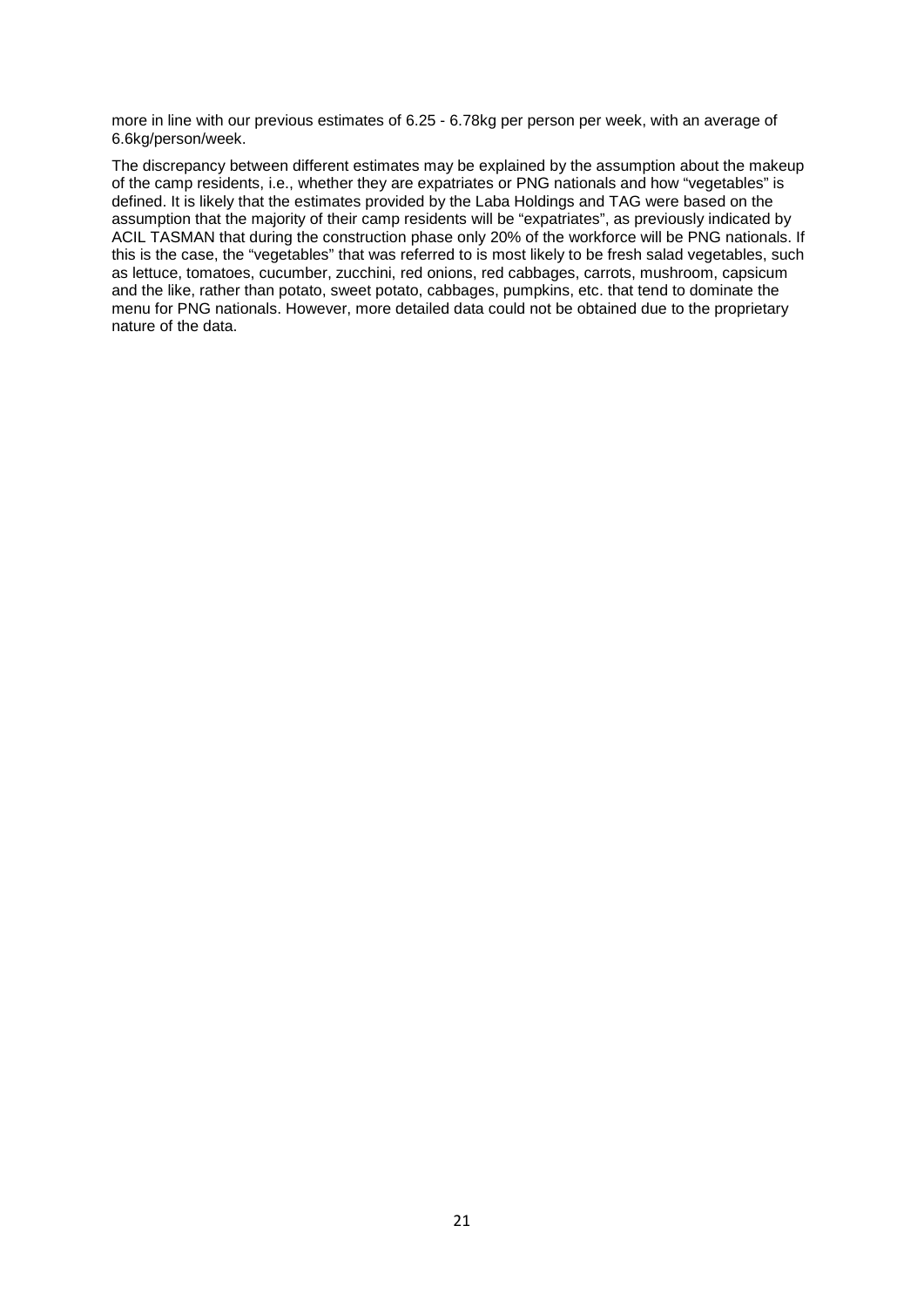# **Appendix B.**

### **Landowners groups and companies**

To streamline business operations associated with the PNG LNG Project, Esso Highlands Limited has signed Service Outline Agreements with eight landowners companies. These companies represent the local communities from identified geographic areas within the Project Impacted Areas. They include seven in the area of the upstream onshore facilities in Southern Highlands/Western Province (Hides-Angore, Komo-Juha, Kutubu, Gobe and Moran) and one in Central Province (LNG Plant site near Port Moresby). They include:

- 1. Hides Gas Development Company Ltd
- 2. Maka Investment Corporation
- 3. Kutubu Security Services
- 4. Kutubu Catering Limited
- 5. Kawaso Ltd
- 6. Mananda Umbrella Joint Venture Ltd
- 7. Gobe Field Engineering
- 8. Laba Holdings Limited.

The Service Outline Agreement documents the terms and conditions under which Lancos and Esso Highlands Limited agree to do business, and set out business activities each Lanco can perform in its respective geographic location such as labour hire, catering, camp management, security and freight services.

The two largest umbrella landowners companies for the LNG Project are the Hides Gas Development Corporation Ltd in the Hides/Komo/Angore/Juha and the Laba Holdings at the LNG Plant site.

**Hides Gas Development Corporation** (HGDC) is the umbrella landowners company representing the Juha, Hides, PDL 1, PDL 2, Angore, Komo Airstrip and Penaria Pipeline landowners groups in Western and Southern Highlands provinces. Participating landowner companies and shareholders under the umbrella of HGDC are:

- Tuguba Development Corporation Ltd
- Kewapa Development Corporation Ltd
- Gigira Development Corporation Ltd
- JP Karai Hides Ltd
- Tugu Tapira Ltd
- Hides 4 Holdings Ltd
- Timalia Kangulu Hahai Construction Ltd
- Komo Umbrella JV Ltd (Managing Director is Alois Francis)<sup>[8](#page-13-1)</sup>
- Angore Corporation Ltd
- Bebahoya Limited
- Juha Joint Venture Ltd
- Kobalu Camp Joint Venture Ltd and JV Wako Hides 1,2,3 and Hiwa Group
- Tuguba Holdings Ltd.

<sup>&</sup>lt;sup>8</sup> During our field research, we visited the Komo Umbrella JV Ltd (KUJV). KUJV itself is an umbrella landowners company with its own landowners groups and shareholders. It, too, is given special privileges to bid for service contracts in the Komo area.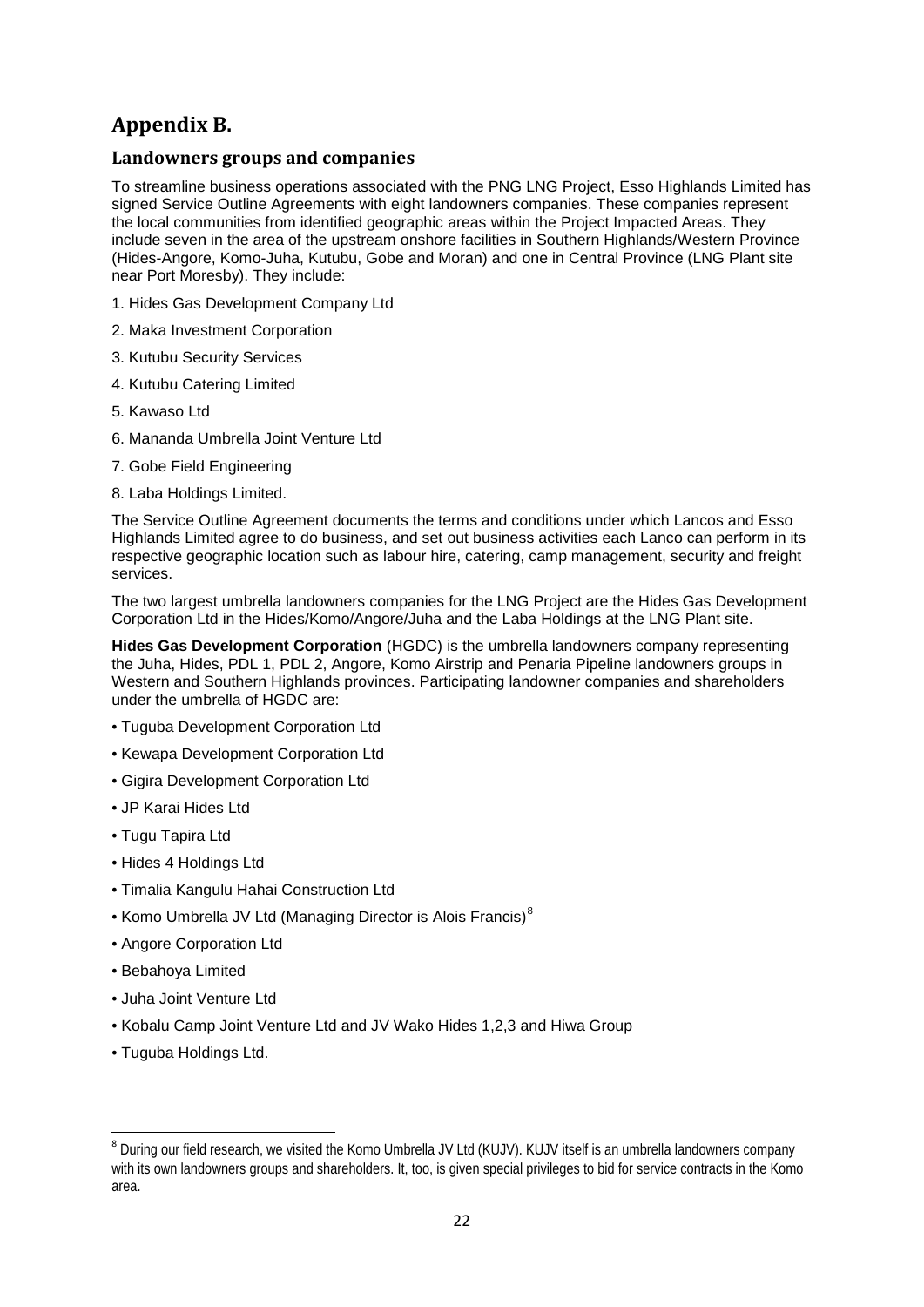**Laba Holdings Ltd** is the umbrella company representing the villages of Papa, Boera, Lea Lea and Porebada at the LNG Plant site 20 km NW of Port Moresby. The four landholder companies of Laba Holdings are:

- Papa Resource Development Cy Ltd
- Boera Holdings Ltd
- Buria-Rearea Caution Bay Ltd
- Porebada Holdings Ltd.

Given that these companies were formed specifically to benefit from the LNG project, the majority of them do not have the business or management background to conduct business with the LNG project developers and contractors. To ensure Lancos conduct their business with high standards, Esso Highlands Ltd provides support in establishing these companies, including developing a company constitution, registering the company, developing a sustainable business plan, recruiting a management team, establishing core policies, procedures and processes such as payroll, invoicing, accounts payable, and assisting with basic infrastructure. In addition, Lancos are encouraged to form alliances with established service companies to help building their business capacity. Two good examples are the Hides Alliance Group and the Laba Alliance Group, which are the joint ventures between The Alliance Group (a joint venture between NCS and GCC Services) and HGDC and the Laba Holdings, respectively, to provide camp-management and catering-services to the LNG project.

Together, the Hides Alliance Group and the Laba Alliance Group will feed up to 15,000-20,000 residents in the LNG project camps both in the highlands and in Central Province. They, therefore, are the most important players in the fresh produce supply chains to the LNG market.